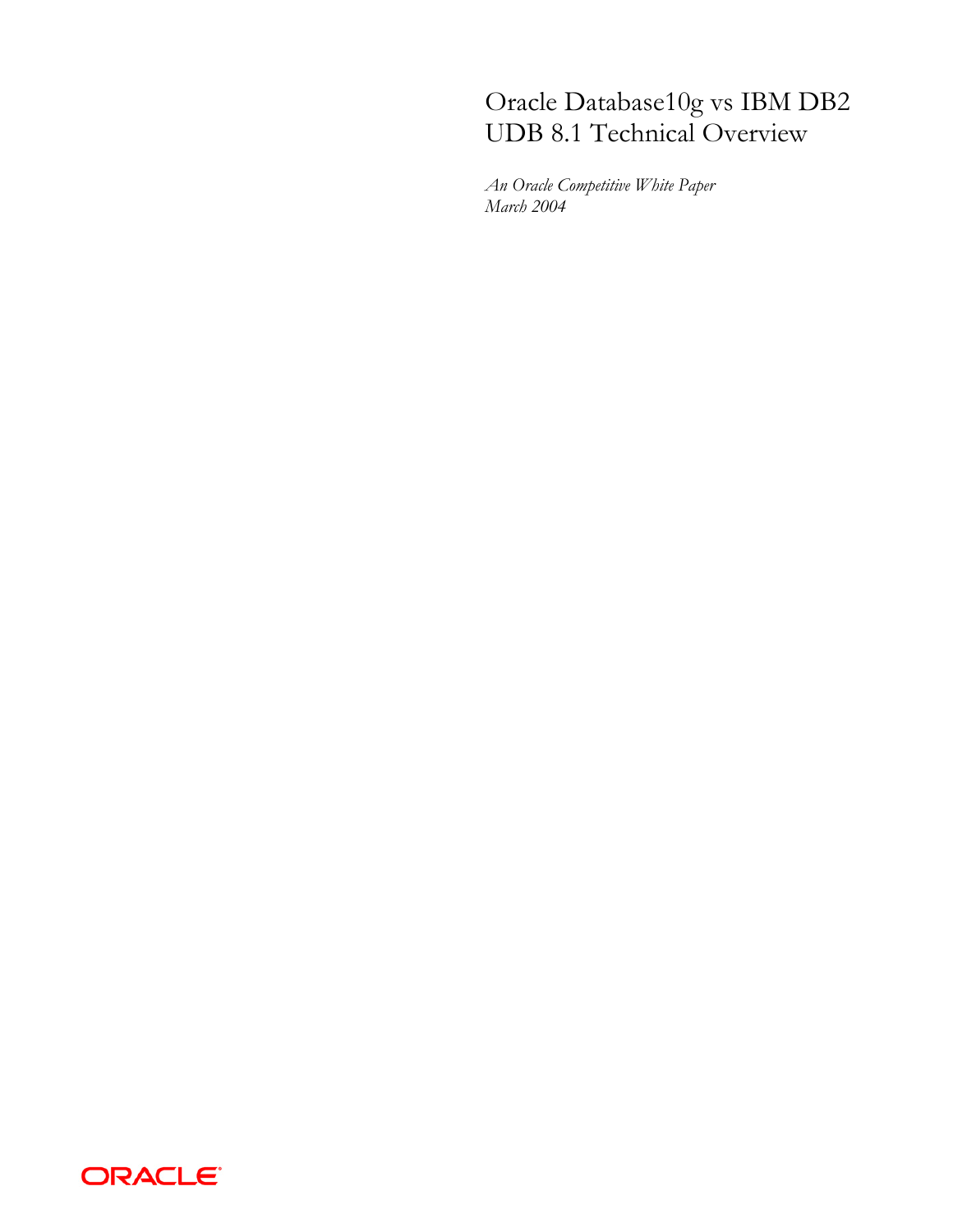# Technical Overview of Oracle Database 10g with IBM DB2 UDB V8.1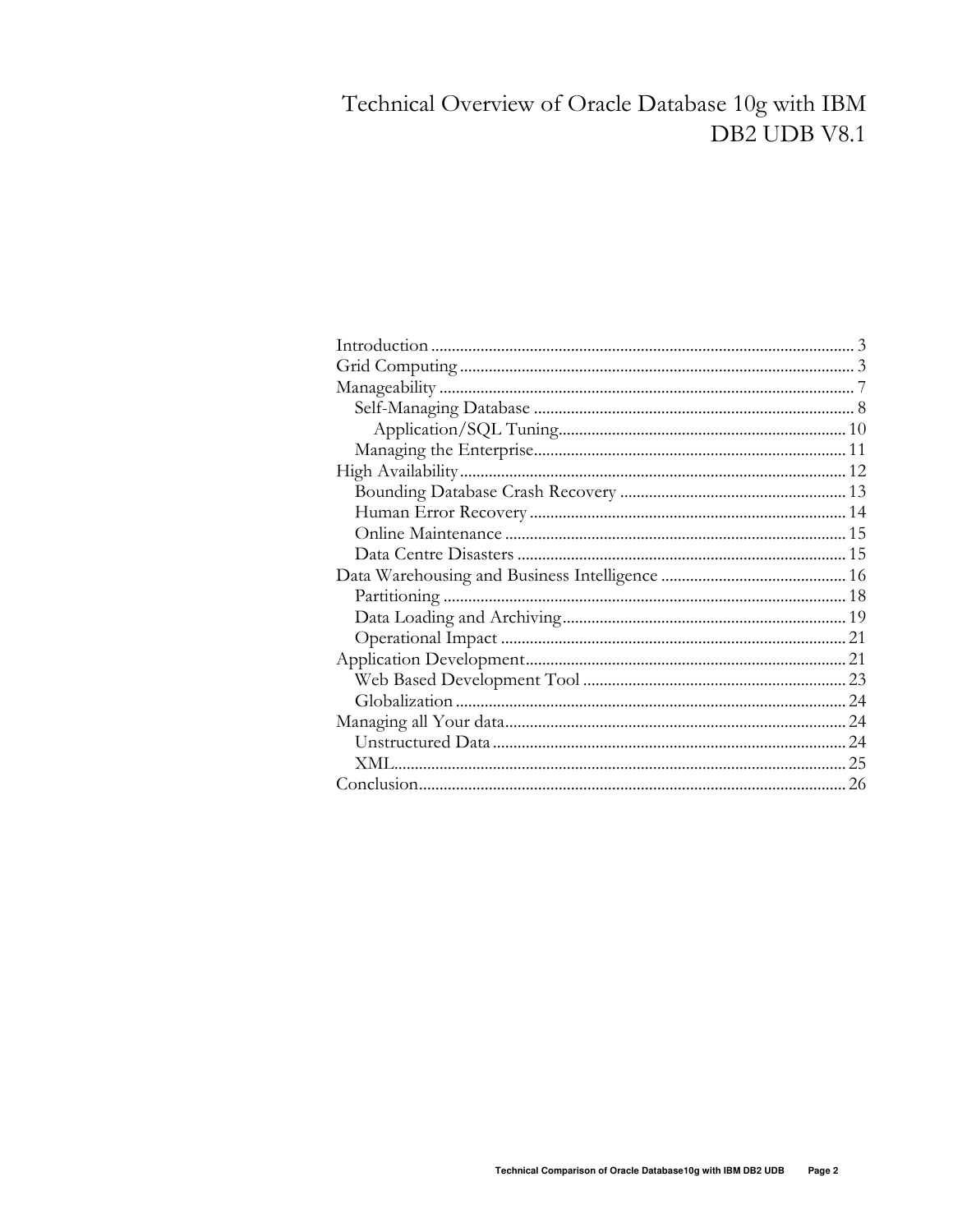# Technical Overview of Oracle Database 10g with IBM DB<sub>2</sub> UDB V<sub>8.1</sub>

# **INTRODUCTION**

Oracle Database 10g is the first database designed for Enterprise Grid computing. Oracle Database 10g reduces the costs of data management while providing the highest quality of service. It allows IT to rapidly respond to the needs of the business while greatly lowering risk. Above all, it's easy to deploy and manage.

With superior, innovative technology, Oracle's leadership continues to outpace the competition. Oracle Database 10g widens the technology gap further from IBM DB2 UDB v8.1 for Linux, Unix, and Windows. Press, analysts, and industry experts echo what Oracle customers already know--Oracle Database is the leader in performance, scalability, availability, security, and pricing. Oracle's continued leadership and innovation allows businesses of all sizes to do more while spending less.

This paper provides a technical comparison of Oracle Database 10g with IBM DB2 UDB V8.1 for Linux, Unix and Windows. It illustrates the superiority of Oracle's 'best-of-both-worlds' architecture over pure shared nothing database systems in terms of performance, scalability, resource utilization, manageability, availability, and consistency with emerging trends in technology.

## **GRID COMPUTING**

Oracle10g is the first and only infrastructure software engineered for Grid computing. Oracle Database 10g and Application Server 10g deliver full clustering, workload management and data center automation for flexible, dynamic Grid computing. Customers using Oracle's Grids will realize higher resource utilization and lower costs. They will also benefit from Oracle's superior operational characteristics – portability, availability, security and scalability. Oracle portability ensures you get the same operational benefits on all platforms including Linux and commodity clusters. Only Oracle can truly scale, provide high availability, and dynamically provision resources on low cost commodity clusters. Oracle makes the Grid unbreakable - you cannot break an Oracle grid and you cannot break into an Oracle grid.

Oracle also has key Grid technology differentiators - such as Oracle Real Application Clusters, Oracle Streams, and Oracle Transportable Tablespaces,

Financial outfits such as Bear Stearns are citing 10g as providing a "compelling competitive advantage" over database software from rivals IBM and Microsoft. It's a competitive advantage that should persist for years, they say, and one that means Oracle is well on its way to solidifying its position as the No. 1 vendor in the RDBMS market.

http://www.eweek.com/article2/0.1759.1549121.00.asp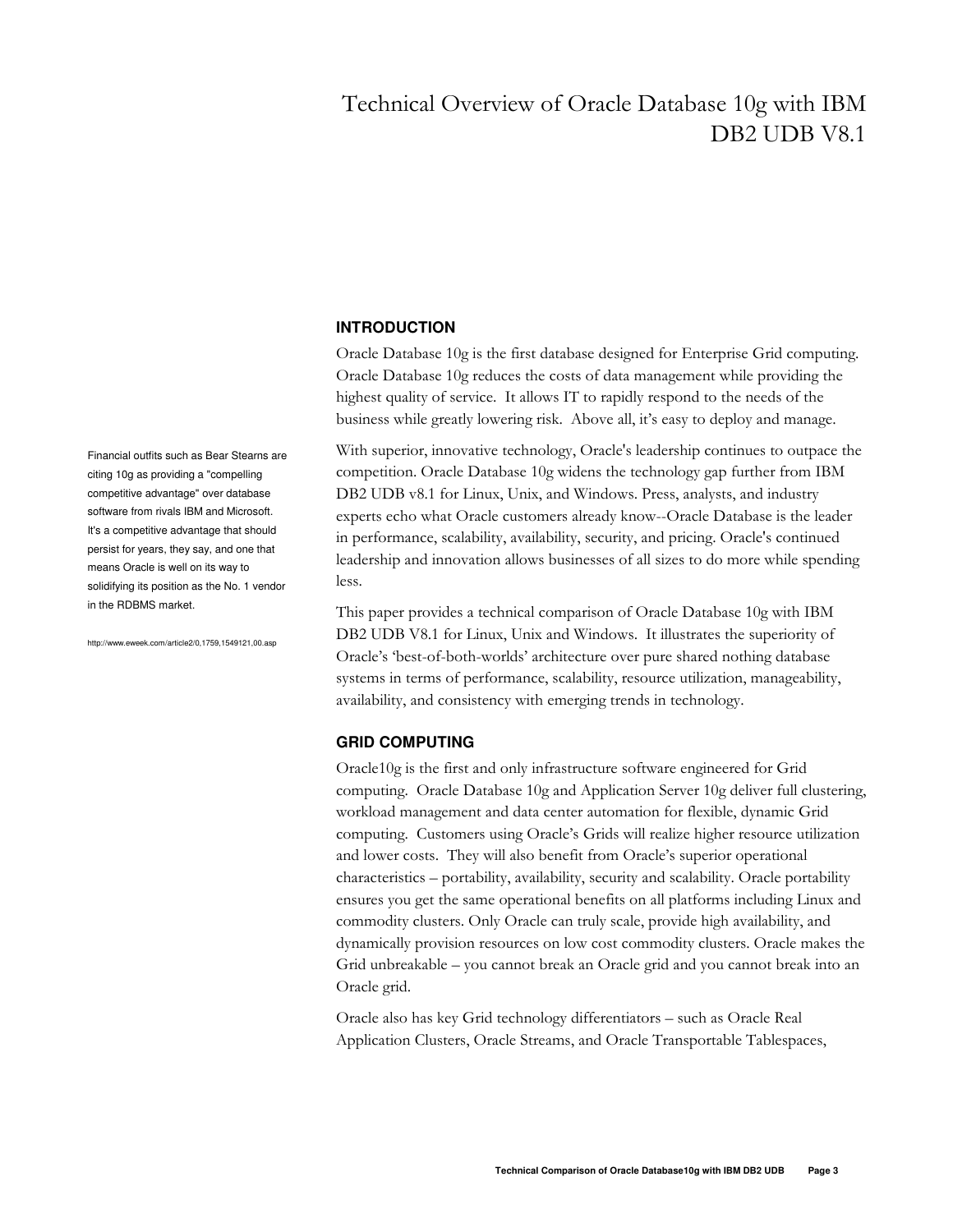"Oracle Grid technology provided us with the necessary features to efficiently manage our workload; thus delivering more with less." --Rich Adelson, Enterprise Architect, The Hartford

Oracle Database and Oracle Application Server met the LHC Computing Grid's technology requirements.

"Oracle  $10g$  is the most useful infrastructure software for grid computing." Titus Mteleka, Director of Science and Technology in the Ministry of Science, Tanzania

among many others. Most importantly, Oracle has a proven record of providing software for leading platforms and environments. Oracle Grid customers can feel confident their investment in Oracle technology will be leveraged as the Grid evolves.

The Hartford shares the same Oracle database resources for multiple applications billing, reconciliation, cash, and receivables; thus achieving more with less. This was only possible with the Oracle Grid technology. Oracle technology, including Oracle Resource Manager and Oracle Streams, provided The Hartford with the capability to manage the workload and allocate resources fairly to all these applications.

CERN (European Organization for Nuclear Research) is building a Large Hadron Collider (LHC) Computing Grid to manage data generated by the LHC experiments. The largest experiments will generate one petabyte of data per year. Around 2000 users and 150 institutes will be involved in conducting and analyzing the data from these experiments. CERN has decided to use Oracle for the LHC Computing Grid. Databases and application servers are an important component of their solution. Oracle Database and Oracle Application Server met the LHC Computing Grid's technology requirements. Oracle offers the scalability, the information sharing, and VLDB features necessary for thousands of users to share and access data within the LHC Computing Grid. Oracle Transportable Tablespaces offers CERN an extremely fast mechanism to share large amounts of data across many sites. Unlike other methods for sharing data, Transportable Tablespaces can move large quantities of data very quickly, regardless of the amount of data involved. In addition, Oracle Real Application Clusters offers CERN a highly available and scalable database on commodity Linux clusters.

IBM has aggressively marketed its "On-Demand Computing" brand for the last year. IBM's offering consists of turnkey hosting services, modular based on open standards and custom software development from its Business Consulting Services. The key theme is integration (DB2 Information Integrator), automation (SMART) and virtualization (through hardware offerings). IBM sells large SMP servers with hardware partitioning of CPUs and term licensing of processors based on demand. This is just a recycled mainframe business model with all its costs and limitations. On Demand pieces this environment together with WebSphere as the glue. The IBM software involved in their Grid offerings are DB2 Information Integrator, DB2 Content Management Server, and WebSphere. IBM may have a library of academic white papers on Grid computing, but IBM software products are not designed for the Grid.

Oracle is better for Grid computing for many reasons including:

• Oracle runs everything on commodity hardware. IBM will recommend that their database run on the more expensive SMP. Their cluster database offerings do not run real applications (for example SAP, PeopleSoft, Siebel).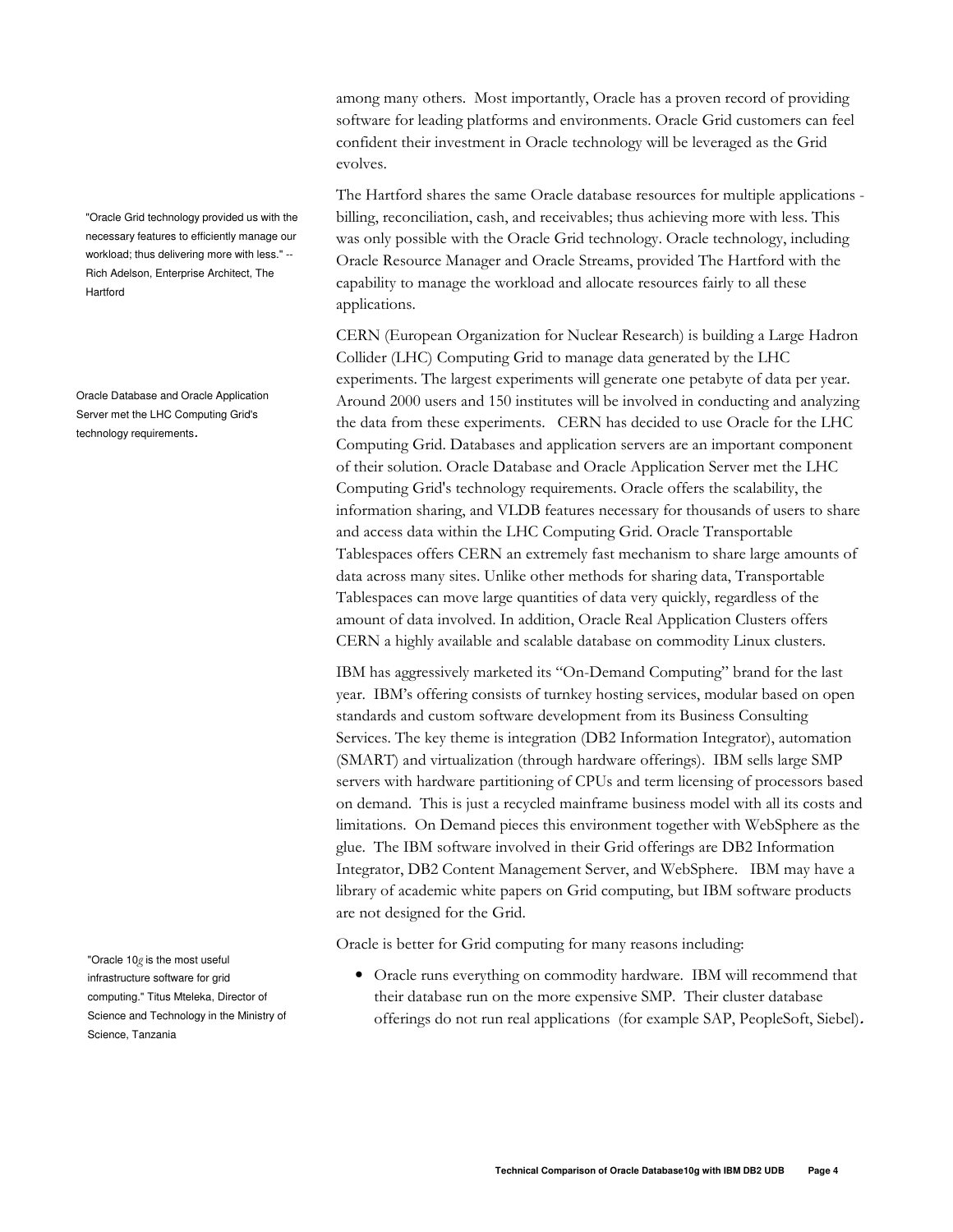"We chose Oracle because we knew it would meet our stringent uptime requirements, and it did. It has simplified deployment of mission critical applications by providing a standard for highly available database services." -- Kerry Schwab, Senior Manager of Operations for Interactive Marketing, Southwest Airlines

"One of the things I particularly like about Oracle9i Real Application Clusters is having the ability to expand quickly without all the trouble of massively upgrading hardware." --Keith Misson, Chief Technology Officer, bluecycle.com Ltd.

"Oracle 10g with its automated storage management capability, has a vast improvement in database manageability features, and will help us save time and resources in the long run." G.M. Shenoy, senior vice president, NSE.IT Limited

"We're happy about what Advanced Queuing offers us," says Domenico Betunio, Banca IMI's manager of electronic trading. "Besides speed and scalability, we're impressed by messaging reliability, and especially auditing."

- Oracle RAC can dynamically add instances or remove instances from a database with no downtime. This means that you can change resource allocations to different databases in response to load or management priorities. IBM cluster database is shared nothing. If you add a node, you have to repartition your data, which means downtime. So, you have to size a shared nothing database for peak, and that means poor utilization.
- If you have to partition your software between blades and SMP, you have already made provisioning decisions. The software that runs on blades can't take advantage of idle SMP, and the software on SMP can't utilize idle blades. So, a heterogeneous hardware mix already limits the utilization you can achieve. To get the best resource utilization, and best response to your priorities and loads, you need a homogeneous hardware environment. A completely homogeneous blade environment is much lower cost. But, only Oracle's software stack can run entirely on blades.
- Oracle Database 10g includes Automatic Storage Management (ASM) that provides a vertical integration of a file system and volume manager specifically built for the Oracle database files. ASM distributes I/O load across all available resource to optimize performance while removing the need for manual I/O tuning. ASM helps DBAs manage a dynamic database environment by allowing them to grow the database size without an outage to the database when adjusting the storage allocation.
- Oracle Streams allows complete asynchronous information sharing with a single unified infrastructure. It has a really unique architecture, combining message queuing, replication, events, data warehouse loading, notifications and publish/subscribe into a single technology. You can share information incrementally, as it changes, any way you need to. You don't have to install, administer, and integrate a bunch of different products. IBM can not share information in all these ways without having to combine many different products, write a lot of code, and manage a lot of different components.
- Oracle Transportable Tablespaces lets you move entire portions of the Oracle database. While Oracle Streams lets you share information incrementally, as it changes, Transportable Tablespaces let you move data in bulk, quickly, even across different platforms. Of course, the two can work together.
- Sometimes, the best way to share and integrate information is just to access it remotely when you need it. Oracle has distributed SQL, remote procedure calls, and distributed transactions built in. You can query other databases for information you need, update that information when you need to, and access program logic in other servers. You can access data in other database management systems through Oracle's generic gateway, or using our Transparent Gateways. You can federate Oracle and non-Oracle data. And, again, you can use Oracle Streams with our gateways to share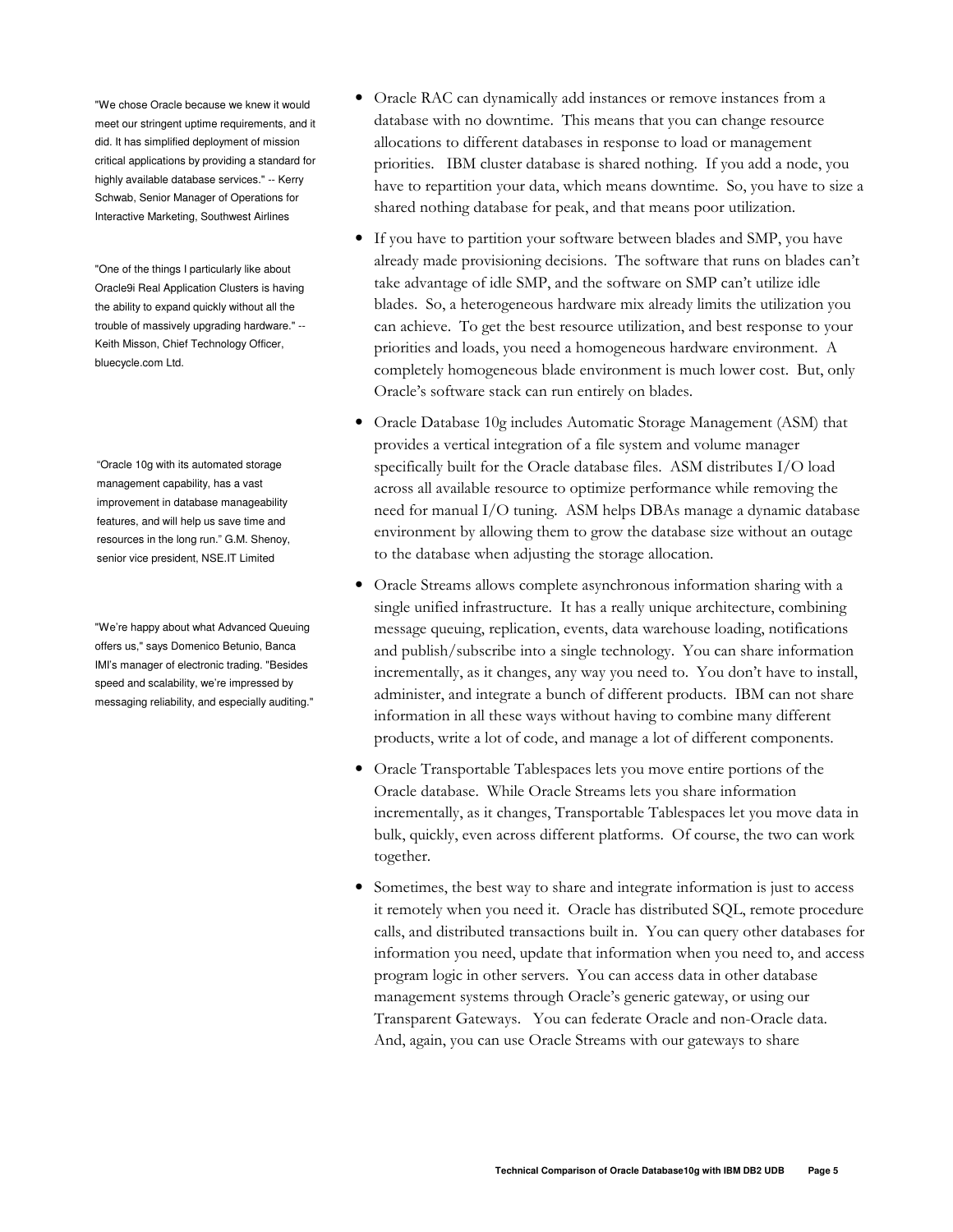information with non-Oracle systems. IBM requires you to buy DataJoiner if you want to update non-DB2 databases, and they don't have anything like generic gateways or Streams.

- · Oracle's stack offers the high availability that Grid computing demands. Oracle RAC and Oracle Data Guard combine to insulate you from outage within a cluster, and outage across the whole cluster. This insulation is against both planned (patches, upgrades) and unplanned (server failure, disaster) outages. The whole notion of computing as a utility won't work if the computing isn't available. IBM has standby database technology, but you can't use the standby unless the primary goes down - guaranteeing you low resource utilization!
- Oracle performs and scales better than any other database in the world. That's important for Grid computing. Our read consistency model ensures that you get the highest throughput, and avoid the locking problems you can have with IBM and Microsoft. We have numerous customers running databases larger than a Terabyte. And, our RAC technology has no architectural limit to the number of nodes we can support. Oracle is currently the leader in TPC-C, TPC-H  $@1000GB$ , TPC-H  $@3000GB$ , and TPC-R  $@100GB$  as well as holding the world record TPC-C on Linux, 4way, 16-way, and 64-way systems<sup>1</sup>. In addition to TPC benchmarks, Oracle also runs real-world enterprise class applications benchmarks such as those on Oracle Applications and SAP<sup>2</sup>. As of this publication:
	- Oracle holds the top three 2-tier Assemble to Order ATO benchmarks with a record of 34,260 orders per hour.
	- Oracle holds the top two 3-tier Assemble to Order ATO benchmarks
	- Oracle holds the top two SAP SD 2-tier results.
- Oracle is secure. Oracle endeavors to build security features and solutions into each of its products, particularly the database server, where data is stored. Security is at the core of the coding practices employed by the development staff that builds the Oracle database, resulting in the delivery of a secure product. Oracle security mechanisms have been validated by 17 independent security evaluations. IBM addresses security by delivering it outside of the database and relying on the operating system or Tivoli's product line to secure DB2 and other IBM products. IBM doesn't have features like Virtual Private Database and Label Security. And IBM has no independent security evaluation.
- · Oracle portability across operating systems and hardware means Oracle can support heterogeneous grids. IBM's DB2 database doesn't have a consistent

"We're using Oracle Real Application Clusters to provide a consistent customer experience . . . It's given us a more reliable site, with reduced planned and unplanned downtime."

-- Jim Knight, Director of Technical Services, REI

"We use Oracle Label Security to assist us in protecting different types of health information commensurate with its level of sensitivity." -- Dixie B. Baker, Ph.D. Vice President, Chief Technology Officer Enterprise and Health Solutions Sectors, SAIC

<sup>&</sup>lt;sup>1</sup> http://www.tpc.org

<sup>&</sup>lt;sup>2</sup> http://www.sap.com/benchmark/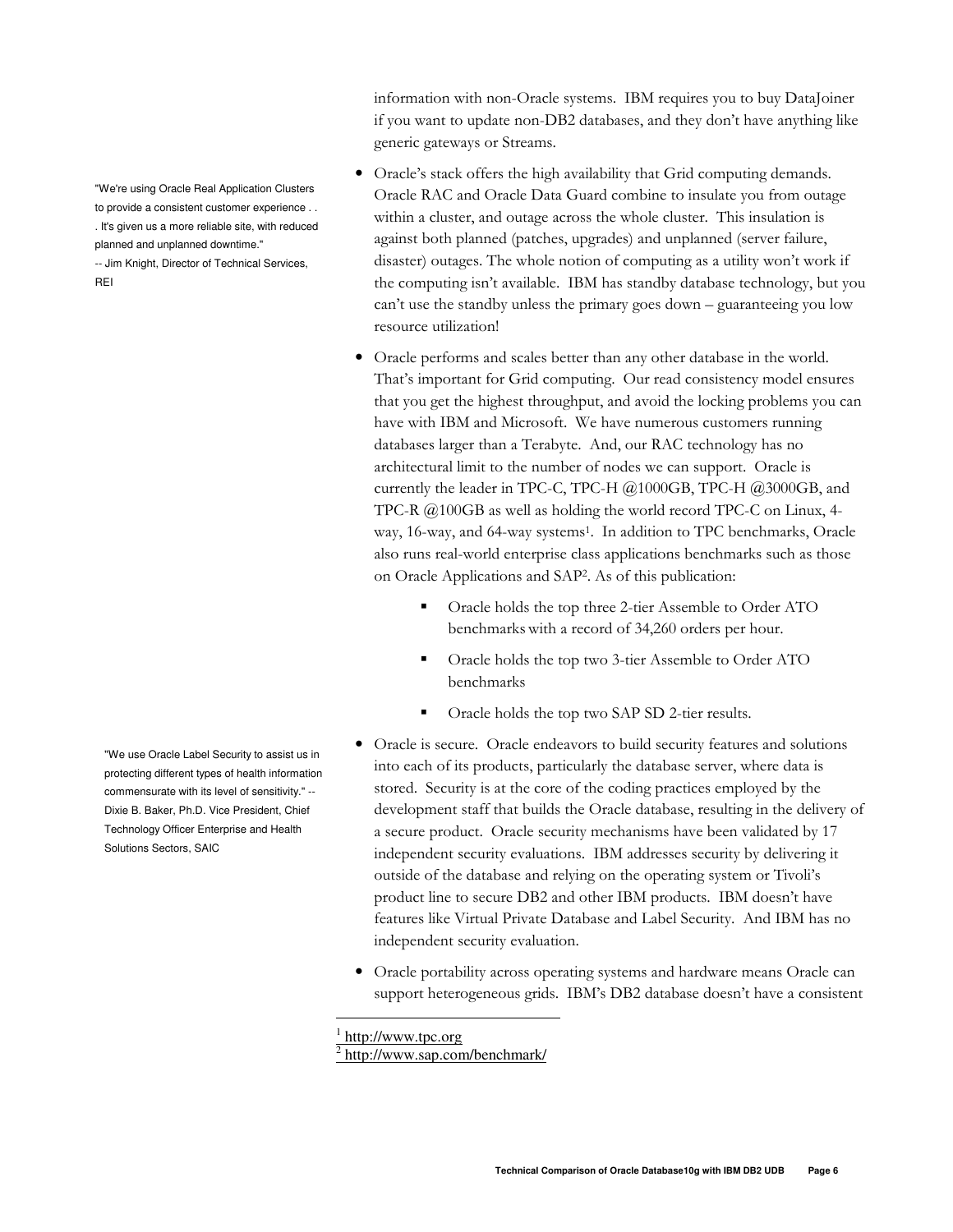"Oracle Database was first choice of T-Mobile Austria. It has successfully proved its scalability and hardware portability. Today we can rely on our vital Enterprise Data Warehouse covering all aspects of the value chain at T-Mobile Austria." Marcus Berger, CIO, T-Mobile Austria

code base across all platforms, so you can't do that with DB2 applications. Oracle runs on all major operating systems, and has the same consistent features and capabilities on all of them, since we use a single code base. Oracle's portability means that whatever direction the Grid takes, whatever operating system dominates the Grid, Oracle will work there.

- DB2 imposes a limit on the row size depending on the page size of the table space. A row cannot span multiple pages and so its size must be a little smaller – taking page overhead into account – than the page size (max  $32677$ ) bytes). Oracle allows a row to span across multiple pages or, in Oracle's terminology, blocks thereby completely avoiding this complication. The maximum database size for Oracle Database 10g is 8 exabytes(10 <sup>18</sup>bytes!). Alternatively, the maximum size for DB2 UDB is 8 pedabytes(10 <sup>12</sup>bytes). Oracle's unlimited size allows flexibility for your Grid environment
- Oracle gives you all these capabilities in a single integrated stack. Our model is to sell integrated software, whether that's the E-Business suite or Grid infrastructure. Oracle gives complete integration in addition to being open and supporting all relevant standards. IBM and Microsoft give you components that can be assembled to give partial support for Grid computing. You have to assemble the components, or buy consulting to have them assembled. Oracle fully supports Grid computing, out of the box, with an integrated software stack.
- Oracle is releasing a version of the Globus Toolkit tailored to the Oracle stack. The Globus toolkit is a set of modules that support resource management, security, and discovery. IBM has shipped the Globus toolkit, but has not created a version tailored to their technology, as we have done. So, if you want to use Globus software with IBM technology, you must buy services from IBM, or spend the time and money to integrate the two yourselves.

## **MANAGEABILITY**

Today's business environment has become increasingly competitive and the challenge before today's enterprise is to manage their information technology (IT) infrastructure at the lowest possible cost without compromising service level objectives. This presents an interesting dilemma since as systems provide more and more capabilities, complexity can increase, and hence these systems can become expensive to manage and sustain. A profitable business today not only needs reliable, high-performing applications to service its customers, but also must minimize its cost of operation to maximize profitability. This coupled with ever increasing shortage of skills in this area can quickly lead to spiraling management costs and can even hinder an organization's ability to remain competitive. Recognizing these demands, Oracle Database 10g introduces a sophisticated self-

As far as manageability goes. Oracle has it all over IBM.

http://www.eweek.com/article2/0,1759,15 49134,00.asp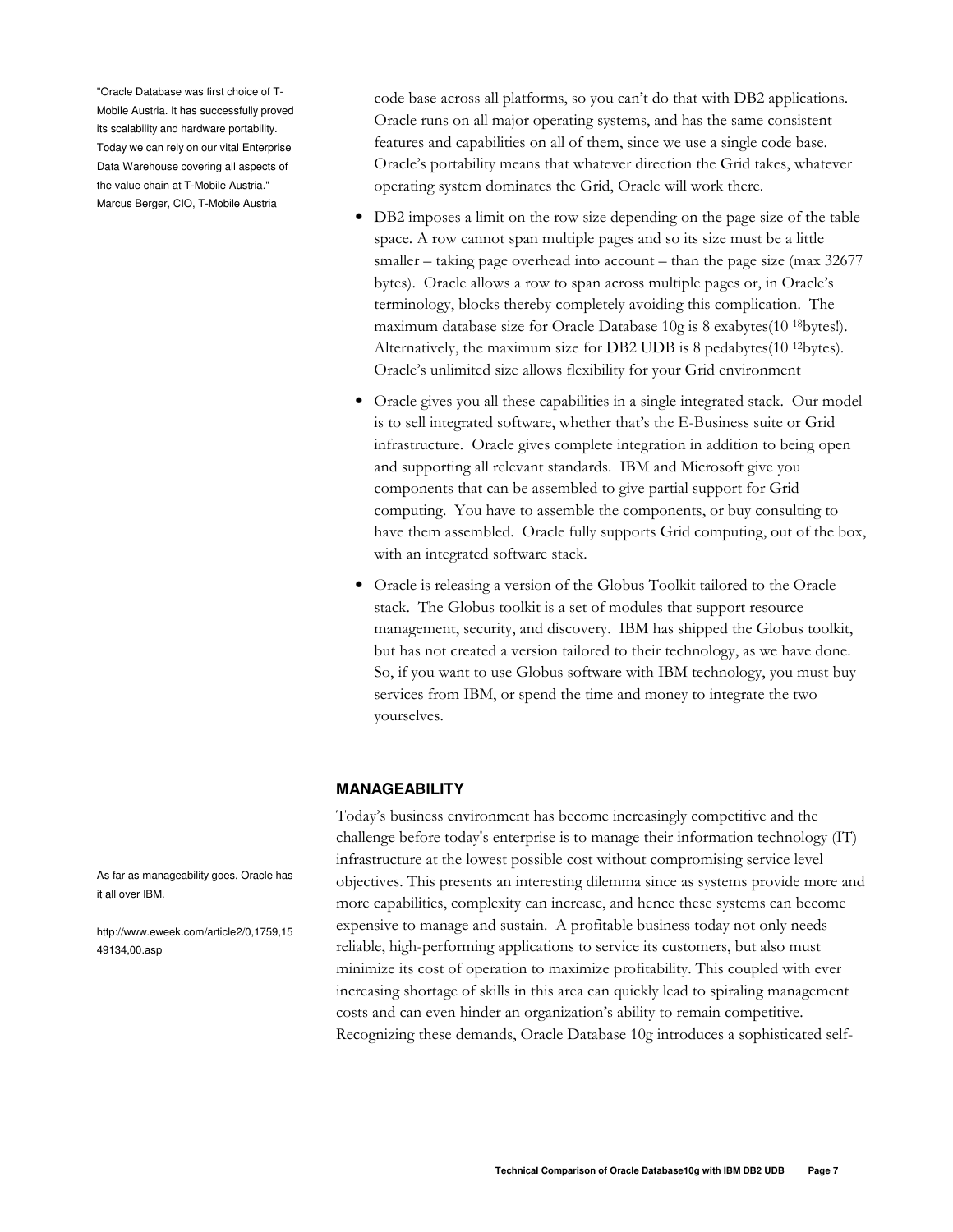managing database that automatically monitors, adapts, and tunes itself. Oracle Database 10g simplifies every aspect of database administration in order to serve the dual objective of enhancing administrator productivity and helping customers reduce their operational cost by 50%. This extends the lead of Oracle Database over IBM DB2 UDB in ease of database management. In April 2003 Rauch Associates completed their Comparison of Management Cost of Ownership: Oracle9i Database Release 2 and IBM DB2 v8.1 which concluded that Oracle9i Database Release 2 is significantly easier to manage than IBM DB2 V8.1:

- Oracle9*i* Database Release 2 required 41% fewer administrative steps than DB2 V8.1.
- Oracle9i Database Release 2 required  $54\%$  less time to perform equivalent tasks.
- Oracle9i Database Release 2 administrators require only 55% of the time used by DB2 peers to complete equivalent management workloads.
- Cost benefits from increased efficiency of Oracle9i administrators will result in savings of \$37,054 per administrator in the first year of ownership and will continue to accrue in subsequent years

The primary factors responsible for Oracle's continued manageability superiority are self-tuning, simplification of complex management functions, increased automation of routine tasks, and more sophisticated management tools. Oracle's manageability framework assumed more of the work, and demanded less of the testers. DB2 V8.1 did make some improvements, particularly in the area of memory configuration, tuning, and health monitoring. DB2's new Health Center and its Configuration Advisor were primarily responsible for allowing DB2 to reduce Oracle's lead in time advantage (or efficiency). At the same time, Oracle has made further manageability enhancements in Oracle Database 10g, thus extending Oracle's lead even further.

## **Self-Managing Database**

Oracle Database 10g's self-management infrastructure comprises of four components: Automatic Workload Repository, Automated Maintenance Task Infrastructure, Server Generated Alerts and Advisory Framework. The Automatic Workload Repository (AWR) is a built-in repository that contains information including operational statistics about that particular database. At regular intervals, the database takes a snapshot of all its vital statistics and workload information and stores them in AWR. The Automated Maintenance Tasks Infrastructure enables the database to automatically perform routine maintenance operations such as optimizer statistics refresh, rebuilding indexes, etc. It uses the rich scheduling functionality introduced in the Oracle Database 10g (through a new feature called Scheduler) to run such tasks in a pre-defined "Maintenance Window".

In DB2, it is the DBA's responsibility to decide which, how and when the statistics are to be refreshed, without any help from the database whatsoever. In other

Significant savings in IT staffing and management costs are achievable due to the impressive management capabilities in Oracle9i Database Release 2.

"Oracle has clearly gone farther than any other vendor to instrument the database and provide expert advice to administrators "

Charlie Gary, Meta Group Source: META Group "Oracle 10g: Managing Reality", December 17, 2003

"With Oracle Database 10g, we can let the database manage itself and focus on issues that directly impact our business such as improving customer service. Rob Leaman, Manager, Business Information Management Systems Division at Deutsche Post IT Solutions GmbH (DPITS).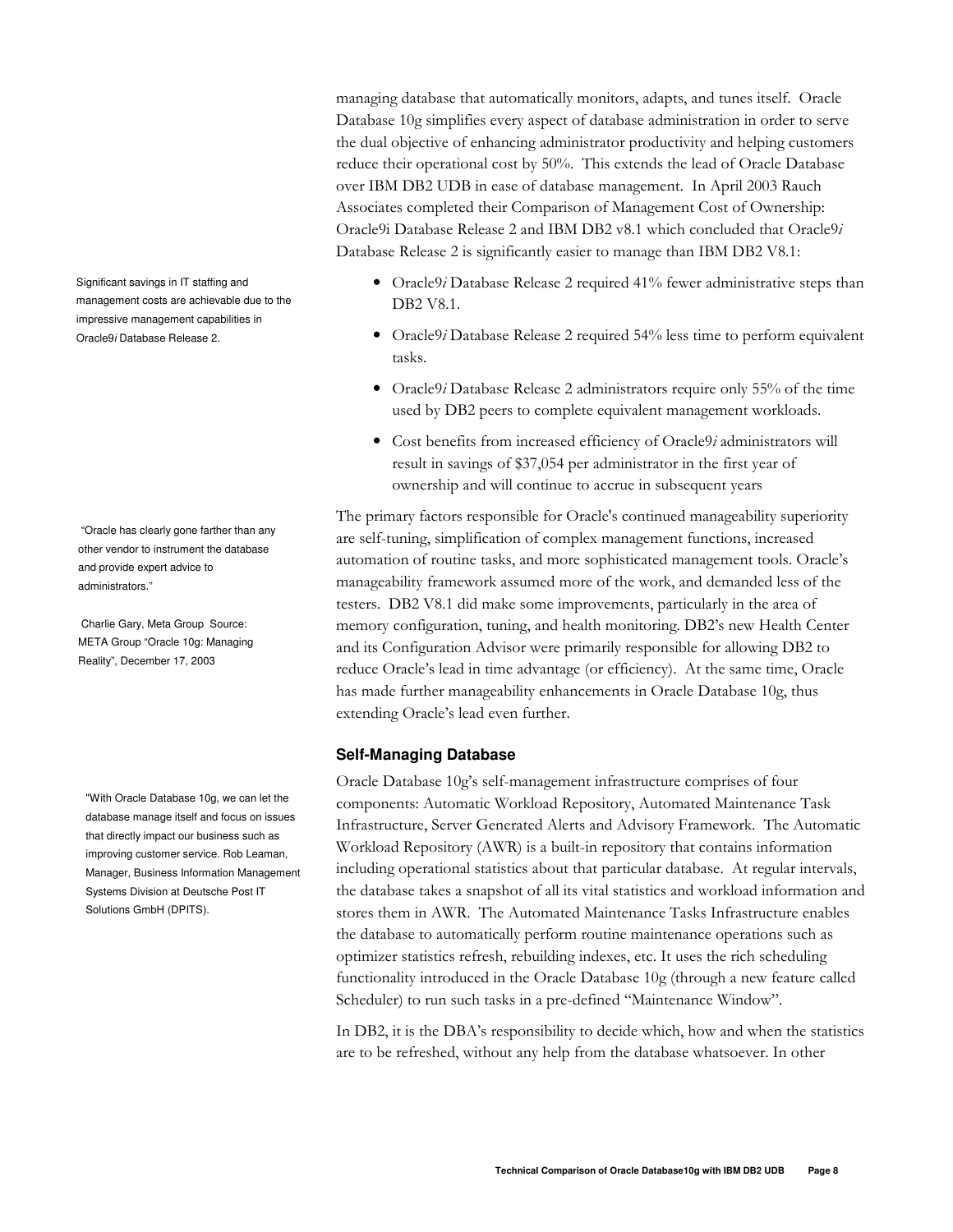According to DB2 Administration Guide: Performance "Ideally, you should rebind application programs after running statistics. The query optimizer might choose a different access plan if it has new statistics."<sup>1</sup>.

"One of the key benefits we've experienced while trialing Oracle Database 10g is better use of resources with the database's self managing features," said Suzanne Webb, project manager, NEMMCO. "This functionality will simplify and automate many of the daily and routine tasks associated with managing the database, allowing our IT professionals to put their talents to better and more strategic use. Other benefits include the improved performance and optimization of the database and resource management facilities."

words, A DB2 DBA has to manually track the tables that have changed since last statistics generation, be intimately familiar with data distribution to determine the columns needing histograms and, go through a trial-and-error process to determine the appropriate sample size for the data to be analyzed. That is not all. They must also rebind all the application packages in order to take advantage of new statistics. According to DB2 Administration Guide: Performance "Ideally, you should rebind application programs after running statistics. The query optimizer might choose a different access plan if it has new statistics."<sup>3</sup>. When gathering statistics is complex as it is with DB2, it may deter DBAs not to do it as often as needed, resulting in poor execution plans. This perhaps is another reason why DB2 administrators rate query optimization as their most time-consuming task.

For the problems that cannot be resolved automatically and require administrators to be notified, such as running out of space, Oracle Database 10g has the ability to monitor itself and send out alerts to notify DBAs of any impending problem in an efficient and timely manner. Building upon the data captured in AWR, Oracle Database 10g includes a self-diagnostic engine called the Automatic Database Diagnostic Monitor (ADDM). ADDM makes it possible for the database to diagnose its own performance, determine how any identified problems could be resolved, and quantify expected benefits.

Oracle Database 10g provides the ability of performing an in place reorganization of data for optimal space utilization by shrinking it. Shrinking of a segment will make unused space available to other segments in the tablespace and may improve the performance of queries and DML operations.

Reorganizing tables or indexes in Oracle is also far less complex than in IBM DB2. Oracle administrators can analyze the database to identify objects that need to be reorganized and complete the reorganization from a single tool. DB2 requires that the use at least 2 utilities, REORCHK and REORG. Since reorganizations can be resource-intensive, they are often scheduled during non-peak hours. Using Enterprise Manager tools, reorganizations can easily be scheduled to run unattended during the maintenance window. Furthermore, EM automatically alerts the administrator when the reorganization starts, fails or succeeds. In DB2, any reorganization job is completely manual process requiring development of custom scripts and constant administrator supervision.

Oracle's reorganization process also has sophisticated error-handling capabilities. If an error occurs during reorganization, the administrator can either undo the operation or fix the problem and resume. When an error occurs during reorganization in DB2, changes will usually have to be rolled back or the database recovered.

DB2 still continues to lag behind Oracle significantly in all areas, including manageability. DB2 administrators still need to tune up to 12 parameters to

ftp://ftp.software.ibm.com/ps/products/db2/info/vr8/pdf/letter/db2d3e80.pdf

<sup>3</sup> DB2 Administration Guide: Performance, Chapter 5, Page 120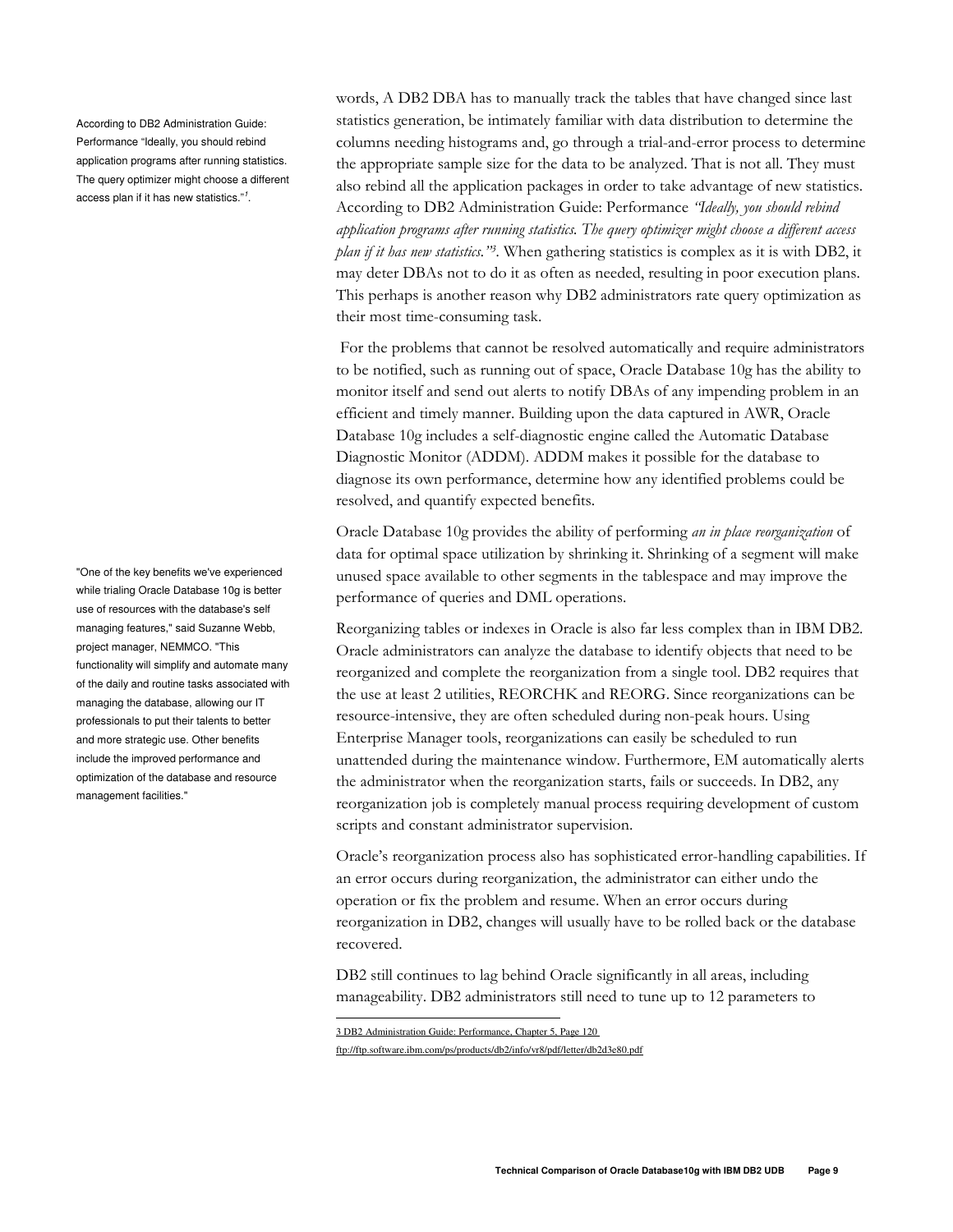optimally configure SQL execution memory. Their Oracle counterparts, on the other hand, just specify the amount of query execution memory available to an instance using a single parameter and let Oracle manage it automatically to ensure the most optimal performance. Similarly, Oracle's Resumable Space Allocation feature provides a much-needed respite to administrators by allowing them to correct space related errors without risking the failure of any database operation. In contrast, DB2 administrators will continue to get woken up in the middle of the nights should they fail to accurately estimate the space requirements for routine administrative tasks like creating a new index, loading large volumes of data, etc.! Since DB2 V8, like the V7, continues to use a lock based read consistency model, they will also continue to spend a significant amount their time covering up for DB2's architectural deficiencies by monitoring deadlocks and resolving locking conflicts. Thanks to Oracle's widely applauded version based read consistency model, Oracle DBAs need not even think about these tasks! Most of the DB2 configuration parameters still can not be changed without shutting the database/instance down leading to application outages. Following are some of the other basic administrative requirements that have still not been answered by DB2:

- Dynamic configuration parameters
- Bounded Crash Recovery Time
- Recovery Time Advisor
- SQL Access to Data stored in external files
- Resumable Backup & Restore
- Automatic identification of resource intensive queries
- Automatic Identification of Tables Needing Optimizer Statistics Refresh
- Automatic Sample Size Determination for Optimizer Statistics Refresh
- Automatic Creation of Histograms
- Transportable Tablespaces
- $\bullet$ Quality of Service Reporting

#### **Application/SQL Tuning**

Application design issues are the most predominant cause of performance problems. All the tuning wisdom of developers, DBAs and system administrators cannot make up for the slowdown caused by architectural and design deficiencies of the application. One important part of database system performance tuning is, therefore, the tuning of SQL statements.

The query optimizer makes crucial decisions which have a tremendous impact on the performance of a query such as, whether to use an index or not, which join techniques to use if the query involves joining multiple tables, etc. Oracle has invested considerable development effort in making their cost-based optimizer the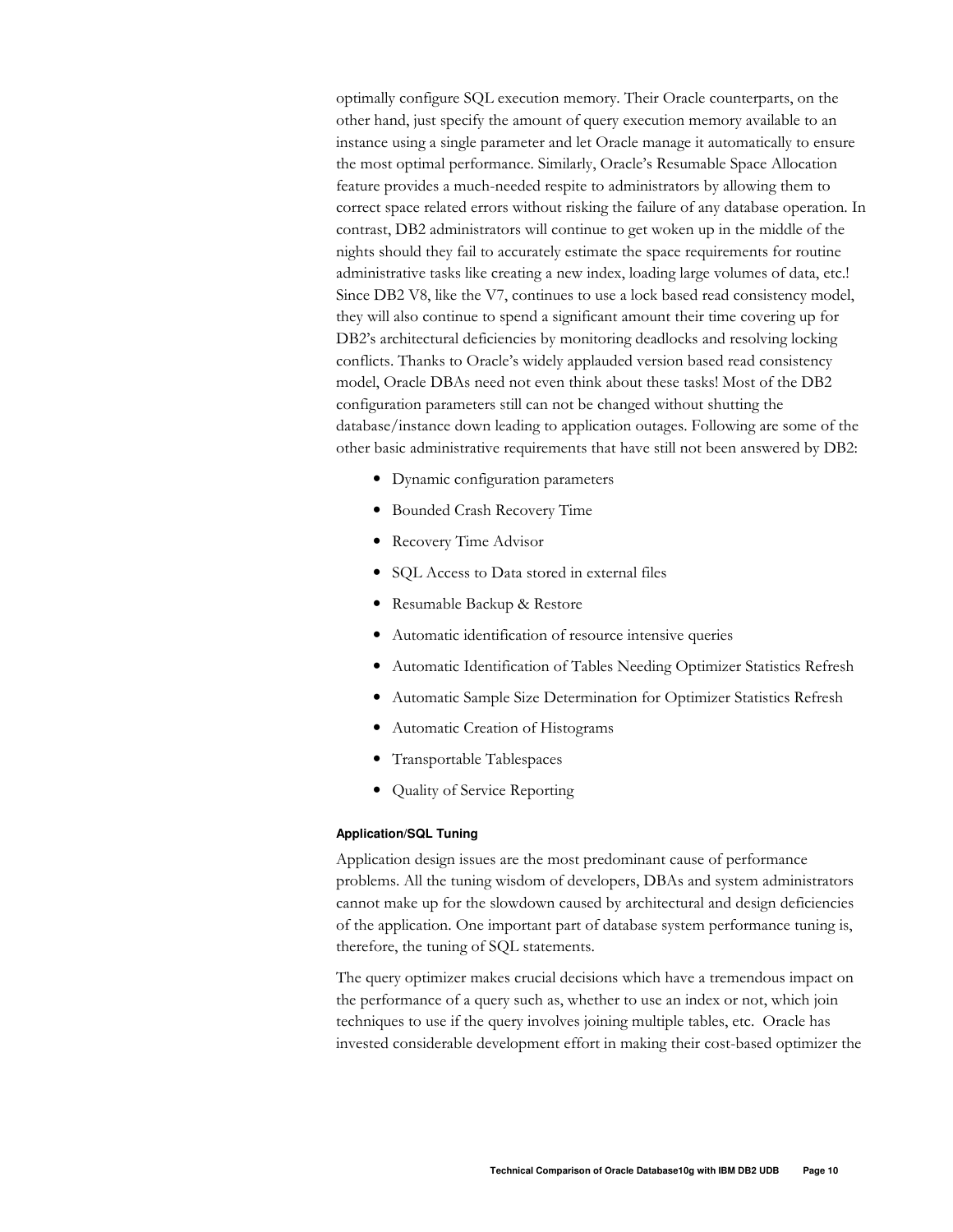The most powerful aspect of SQL profiles is that they enable tuning of queries without requiring any syntactical changes and thereby providing Oracle administrators and customers with an unique database-resident solution to tune the SQL statements embedded in packaged applications

"We now can manage hundreds of servers throughout the world from within one powerful management console." Warwick Calkin, National Manager, Telstra IT Infrastructure and Operations

Digex Inc. "Oracle Enterprise Manger enables us to manage literally hundreds of servers throughout the world with a small core set of resources in one location. It's an incredibly useful tool." -- Patrick Verhoeven, Manager, Product Manager Group

industry's most sophisticated, mature, and thoroughly tested query optimizer. The cost-based optimizer is used extensively by the major packaged applications such as Oracle Applications, SAP, PeopleSoft, etc. Since the Oracle database is the platform for the vast majority of the customers using these applications, this demonstrates the success of the Oracle optimizer in a huge number of real application settings.

While the Oracle Database provides best possible query optimization technology, which maximizes the application/query performance without any administrator intervention in majority of the cases, there may still be a few cases where the nature of the application or uniqueness of data distribution may cause certain SQL statements to consume unusually high percentage of total system resources. ADDM automatically identifies the top resource consuming SQL statements, and then Oracle Database10g can automatically analyze them and recommend solutions using newly added automatic tuning capability of the query optimizer, called the Automatic Tuning Optimizer. It is important to bear in mind here that the solution is coming right from the optimizer and not from any external tools using some pre-defined heuristics.

The Automatic Tuning Optimizer verifies its own estimates and collects auxiliary information to remove estimation errors. It also collects auxiliary information in the form of customized optimizer settings (e.g., first rows vs. all rows) based on past execution history of the SQL statement. It builds a SQL Profile using the auxiliary information and makes a recommendation to create it. When a SQL Profile is created it enables the query optimizer (under normal mode) to generate a well-tuned plan without any change to the application code. This unique feature is very useful for DBA's supporting 3rd Party Applications where they may not have access to the code, or may invalidate the support agreement if any code is changed.

## **Managing the Enterprise**

With Oracle Enterprise Manager 10g Grid Control, Oracle provides a truly webbased management console allowing the DBA access from anywhere with zero client install and full firewall compatibility. The Performance Management capabilities include real-time graphical database performance monitoring through a web browser. To ease the administrative tasks of managing your Oracle software, Grid Control provides full software inventory capabilities including: hardware, operating system, operating system patches, Oracle software installed, Oracle patches installed. Grid Control tracks changes to hardware and software installations and configurations so it is easy to find "What changed?" if problems occur.

Through a direct connection to Oracle Support through Metalink, Grid Control provides the ability to quickly query for patches available for Oracle products installed across their enterprise. Patches can be found either in the context of a specific target or, if desired, the administrator can query for a specific patch. Once the necessary patch is located, Grid Control can download it from Oracle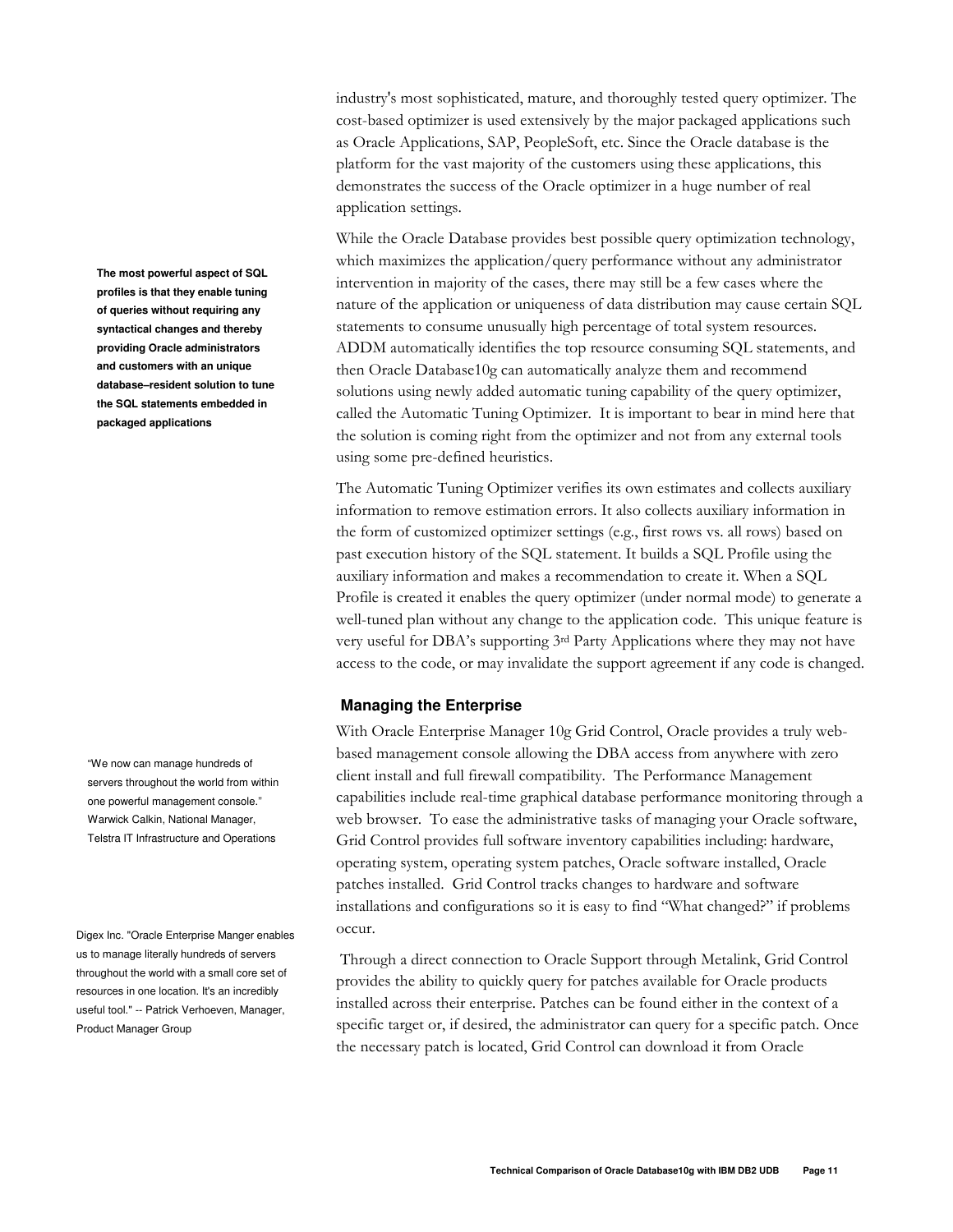MetaLink and stage it to the appropriate target hosts. Optionally, Grid Control can execute an end-user provided script to install the patch.

Duplicating software installations for development or QA purposes is a routine task in many data centers. For Oracle software, such installation cloning has become a lot easier with Grid Control. Grid Control's cloning wizard automates the duplication of database and application server installations (specifically, the directories where the corresponding Oracle homes reside). Thanks to its "multicasting" capability even multiple clones on multiple target hosts can easily be created in a single operation. Grid Control's home cloning is intelligent: host names, IP addresses and other environment dependent settings are automatically adjusted for the newly cloned home.

From one terminal, DB2 Control Center provides a common, integrated toolset for managing local and remote databases across different software and client hardware platforms. This capability although new to DB2 was introduced in Oracle way back in 1994 as a part of Oracle Enterprise Manager framework. In DB2 Version 8.1, you also have the option of using the Web Health Center to access Health Monitor information and execute new DB2 commands from a Web browser.

# **HIGH AVAILABILITY**

Building a highly available IT infrastructure is critical to the success and well being of all enterprises in today's fast moving economy. Should a critical application, server or data become unavailable, the entire business can be placed in jeopardy. Revenue and customers can be lost, penalties can be owed, and bad press can have a lasting effect on customers and a company's reputation. It is not always easy to place a direct cost on downtime. According to The Standish Group's DARTS<sup>4</sup> studies, one minute of system downtime can cost an organization anywhere from \$2,500 to \$10,000 per minute. Using that metric, even 99.9 percent data availability can cost a company nearly \$5 million dollars a year. It is important to consider causes of both unplanned and planned downtime when designing a fault tolerant and resilient IT infrastructure. Unplanned downtime is primarily the result of computer failures or data failures (corruption, human error). Planned downtime is primarily due to data changes or system changes that must be applied to the production system. Planned downtime can be just as disruptive to operations, especially in global enterprises that support users in multiple time zones. In this case it is important to design a system to minimize planned interruptions. Planned downtime includes routine operations, periodic maintenance, and new deployments.

"Oracle Enterprise Manager 10g Grid Control will open the way for us to increase market share and sustain our competitive edge by meeting customer demands for lower cost and higher service levels--without increasing our overhead." -- John Stevenson, Vice-President, Managed Operations, Business Applications, and Communication Services, Atos Origin

<sup>&</sup>lt;sup>4</sup> DARTS = Demand Assessment Requirements Tracking Study, an ongoing study by the Standish Group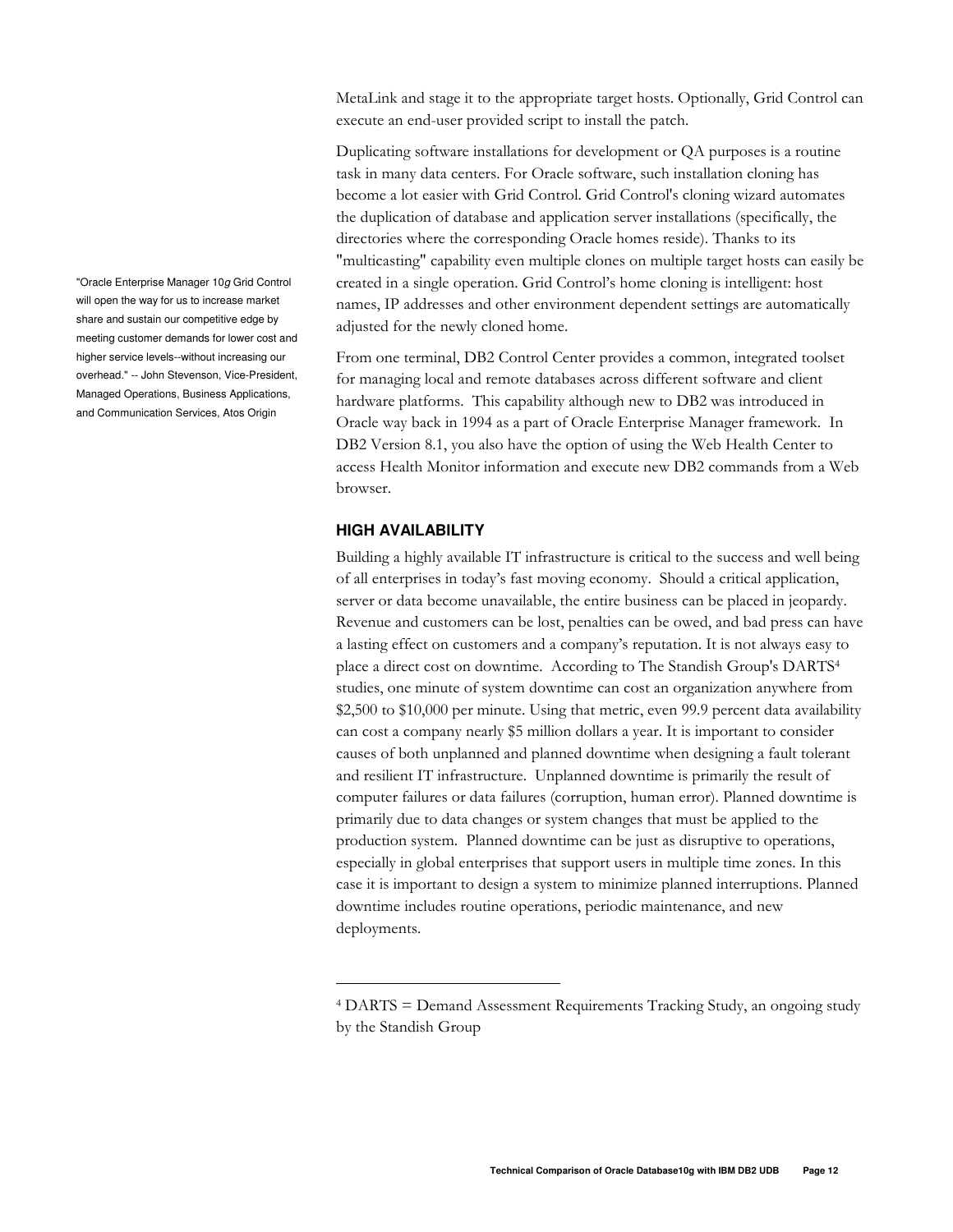# **Bounding Database Crash Recovery**

Both Oracle and DB2 can perform basic online and offline backup and recovery. Though it is feasible to determine and implement a backup plan in advance, it is difficult to anticipate all recovery scenarios. Oracle's comprehensive backup and recovery capabilities extend beyond the basic functionality provided by DB2. As a result, Oracle can handle almost any backup and recovery requirement.

Oracle Database 10g Recovery Manager (RMAN) feature set revolutionizes the recovery of critical Oracle data out of the box. At no extract cost or additional install, RMAN manages the backup and recovery of the Oracle database files. Since RMAN is tightly integrated with the Oracle kernel, it provides the insight and wisdom to efficiently recover your Oracle databases. Oracle Database 10g RMAN provides new advanced features such as

- Flash Recovery Area organizes and manages recovery related files.
- Optimized Incremental Backups directly backs up only the changed blocks for a backup.
- Incremental Updated Backups merges database image copies and incremental backups to provide fast and efficient database recovery.
- Enterprise Manager and RMAN provides point and click backup and recovery wizards

Oracle Database 10g backup and recovery also includes many other innovative capabilities including:

- Compression of backups.
- Automated failover to a previous backup when restore discovers a missing or corrupt backup.
- Automated recovery through a previous point in time recovery recovery through resetlogs.
- Automated creation of new files during recovery.
- $\bullet$ Automated channel failover on backup or restore.
- Automated tablespace point-in-time recovery.  $\bullet$
- · Full DB "begin backup" command for faster mirror split.
- Improved Recovery Parallelism (2 to 4 times).
- Tablespace Rename.
- Proxy (third-party) Backup for archive logs.
- Time window based throttling of backups.
- Cross Platform Transportable Tablespaces.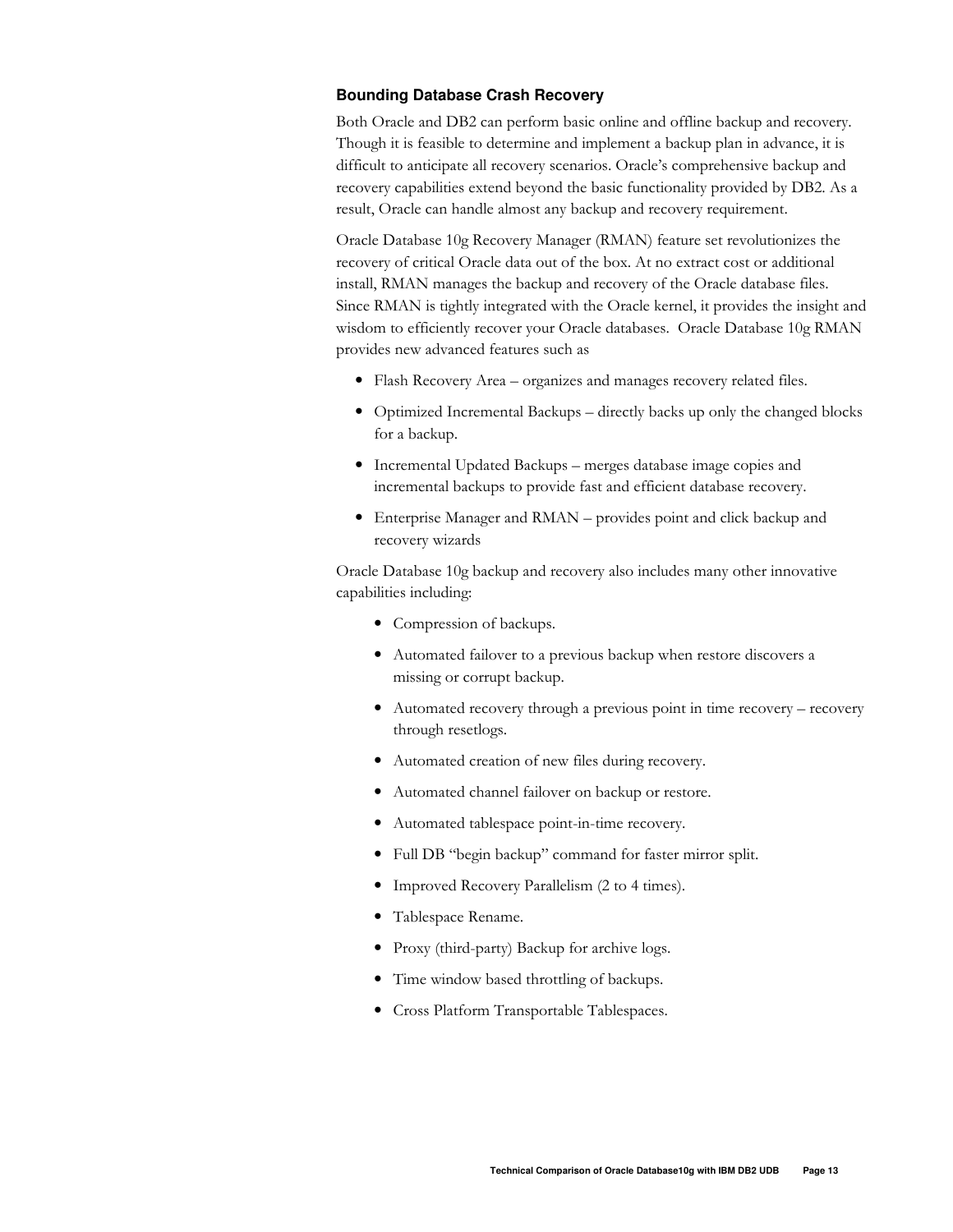Split mirror backups are useful because they produce instant backups. Both Oracle and DB2 provide facilities for split mirror backups. However, Oracle can split a mirror while the database is running and writing to the disks. DB2 has to suspend database  $I/O$  to perform a mirror split, thus making the database unavailable for writers during this operation.

Should archived log files become damaged. Oracle allows damaged log files to be scavenged using the LogMiner utility, thus recovering some of the transactions recorded in the log files. With DB2, a corrupt archived log file means loss of all transactions in that particular log file plus any archived log files created after the damaged log file.

With Oracle's block-level media recovery feature, if only a single block is damaged then only that block needs to be recovered, the rest of the file, and thus the table containing the block, remains online and accessible, increasing data availability. DB2 cannot recover data in single block units, thus requiring the entire file to be taken offline, restored, and recovered.

## **Human Error Recovery**

According to many studies, 40% of application outages are caused by operator or user errors. Part of being human is making mistakes. But these errors are extremely difficult to avoid and in can be particularly difficult to recover from without advance planning and the right technology.

The Oracle Database 10g provides a family of human error correction technology called Flashback. Flashback provides a SQL interface to quickly analyze and repair human errors. Flashback is unique to the Oracle Database 10g and supports recovery at any level of granularity including the row, transaction, table, and database wide.

- Flashback Query allows the user to query data at some point-in-time in the past to reconstruct lost data that may have been deleted or changed by accident.
- Flashback Version Query provides a mechanism to view changes made to the database over time at the row level.
- Flashback Transaction Query provides a mechanism to view changes made to the database at the transaction level.
- Flashback Database is a new strategy for doing point-in-time recovery. It quickly rewinds an Oracle database to a previous time to correct any problems caused by logical data corruption or user error.
- Flashback Table provides the ability to recover a table, or a set of tables, to a specified point in time in the past very quickly and easily.
- Flashback Drop provides a safety net when dropping objects as you can very quickly and easily undrop a table and its dependent objects.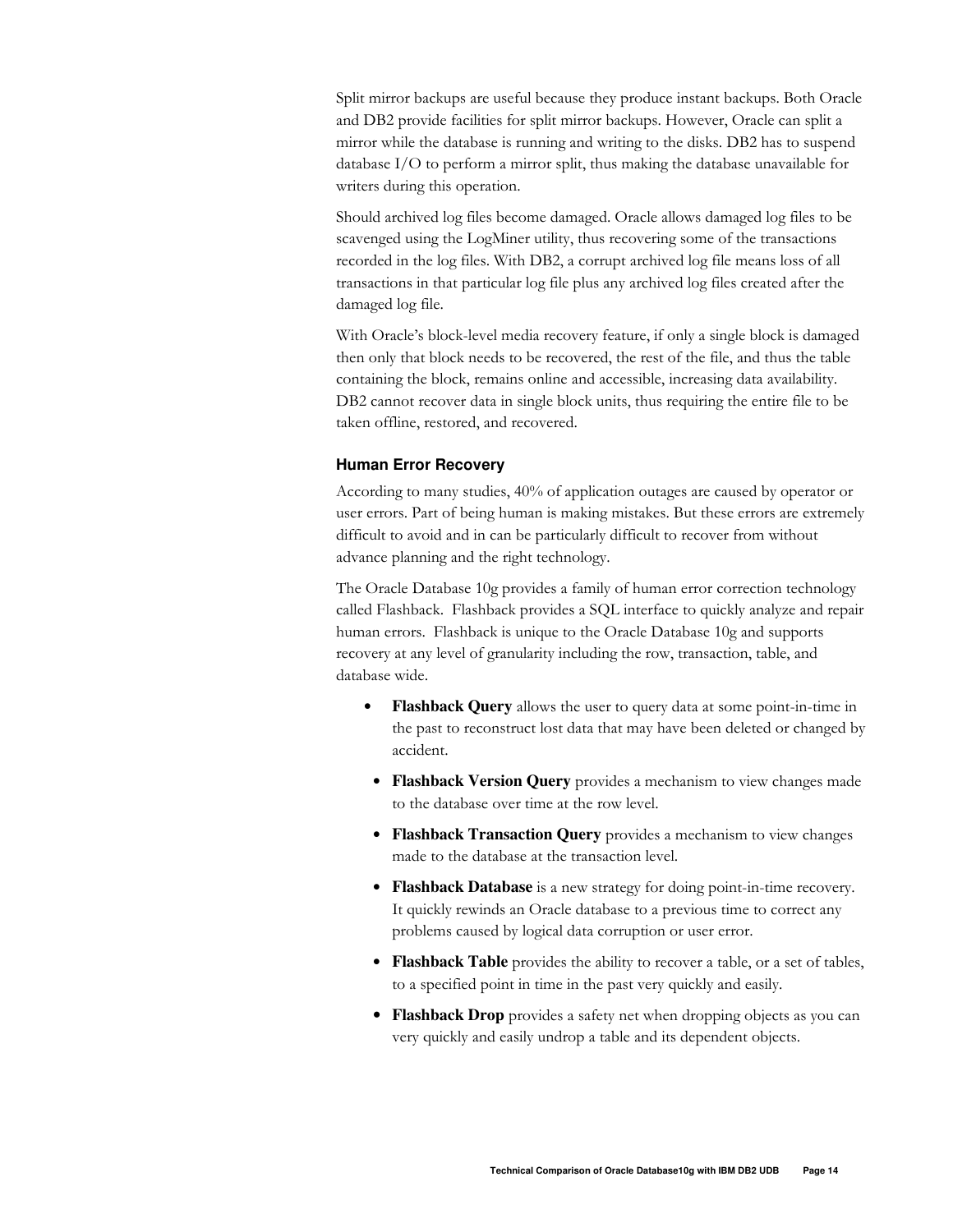Incremental Disk Backups and Flashback technology eliminates the need for Split Mirror backups. DBA's no longer have to go through a lengthy restore from backups to correct errors and backups are significantly faster without expensive disk mirroring technologies.

# **Online Maintenance**

In an ideal world, a DBA should be able to perform all administrative actions online, i.e., all business transactions can continue while the operation takes place. Oracle not only performs more operations online than DB2 but also makes their execution significantly more manageable. Virtually every reorganization operation can be performed online in Oracle, be it creating a new index, coalescing or moving an existing index or, making any kind of changes to a table including adding and dropping columns. Of these, DB2 can only coalesce an index online. All other operations in DB2 require transactions stopped on the database and all locks released<sup>5</sup>

The Oracle Database supports many maintenance operations without disrupting database operations or users updating or accessing data. Indexes can be added, rebuilt, or defragmented while the database is open and end users are reading or updating data. Similarly, tables can be relocated or defragmented while online. Tables can be redefined, changing table types, adding, dropping or renaming columns, and changing storage parameters without interruption to end-users who are viewing or updating the underlying data. In the Oracle Database 10g this capability has been enhanced to:

- support the easy cloning of indexes, grants, constraints, and other characteristics of the table
- convert from the long to LOB datatype online; and
- allow unique indexes instead of requiring a primary key.

Java™ and PL/SQL™ stored procedures can be updated dynamically and Oracle manages all dependencies, to properly integrate the new procedures into the database, with no impact to end-user operations. In the Oracle Database 10g this capability has been enhanced to allow many kinds of tables changes to be made without recompiling stored procedures associated with that table.

# **Data Centre Disasters**

Oracle Data Guard, which offers the most complete and robust disaster recovery solution in the Industry, provides:

• Protection from Human Error Corruptions and Disasters

<sup>5</sup> DB2 Command Reference, REORG command, page 470.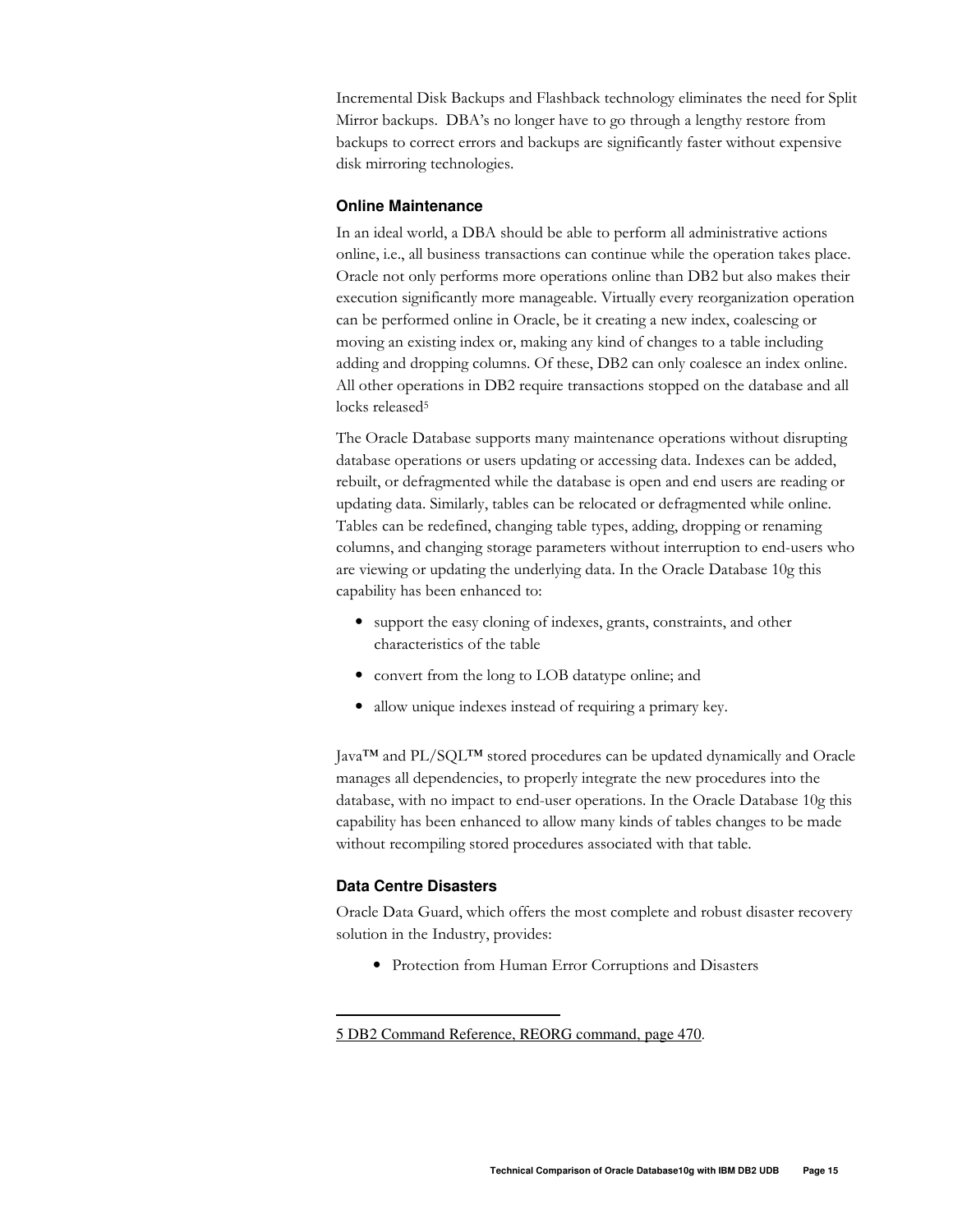Data Guard customer Kevin Widdrington, IT Manager at Costcutter, explained: "The new system offers us a fail-safe solution to systems crashes when downtime can cause serious disruption. We estimate that we will now be able to recover from a system failure within a matter of minutes."

"Before we made the decision to use Oracle's standby database, we also looked at many other options. We needed to consider the safekeeping of our data, but we also needed to look at cost. Oracle Data Guard provides everything for a high availability solution at a lower cost than other alternatives." - Ann Collins, Technical Director First American Real Estate Solutions

"Oracle's integrated data intensive functionality for business intelligence is clearly the right approach. Data intensive operations such as OLAP, ETL and data mining, are best performed closest to the data, within the database, instead of moving large volumes of data to multiple servers. This approach will reduce integration costs, improve manageability by reducing complexity, and allow for advanced functionality without specialized servers and skills." Richard Winter, president, Winter Corporation

Oracle simply provides the best Business Intelligence suite on the market, both from a development perspective as well as from a result perspective." Mikael Angberg, Business Intelligence Manager, Internet Development Services CERN

- Zero Data Loss Protection
- Near Real Time Data Synchronization
- Integrated GUI-Based Management Framework

Oracle Data Guard empowers customers to survive disasters of many forms. Data Guard automates the complex tasks and provides the monitoring alerting and control mechanisms to maintain a standby operation. Plus, Data Guard reduces planned downtime by utilizing the standby server for maintenance, upgrades (hardware, OS, and database software), and routine operations in addition to reporting.

IBM does not offer a solution comparable to Oracle Data Guard. With DB2, every standby database is a custom job; tasks as basic as shipping redo logs to the standby site depends on user written log transfer callouts. DB2's user created standby database "solution" is less robust and costs more to implement.

# **DATA WAREHOUSING AND BUSINESS INTELLIGENCE**

Good business intelligence operations are built on data repositories that handle geometrically increasing information requests because of a vastly expanded audience. It also provides customers instant information regardless of where the data resides. Whether a business is small, medium or large, brick and mortar or dotcom, business intelligence systems will consistently encounter these two requirements. In fact, AMR Research has determined that the challenges of providing a growing population of users with instant information, supported invisibly by large amounts and sources of data, are driving the consolidation of data stores into larger data warehouses at a growth rate of 40% per year. This means that data warehouses will store larger volumes of data, support more users, and require faster performance—without losing quality of service. The core requirements for data warehousing—performance, scalability and manageability remain key factors in the successful implementation of data warehouses.

Oracle Database 10g is a single, standards-based platform that addresses all of the server-side business intelligence and data warehousing requirements, including Extraction, Transformation and Loading (ETL), Online Analytical Processing (OLAP) and data mining. Oracle Database's capabilities eliminate the need for multiple engines in the business intelligence environment. This business intelligence architecture provides numerous benefits:

- Rapid deployment: There is no longer any need to integrate multiple server components when implementing a business intelligence system.
- Reduced management costs: A single server means that all data is stored in one place, and is managed via a single tool. Moreover, there is no longer a need to manage the process of synchronizing the data stored in various servers; once new data is loaded into Oracle Database 10g, it is accessible for all business intelligence needs.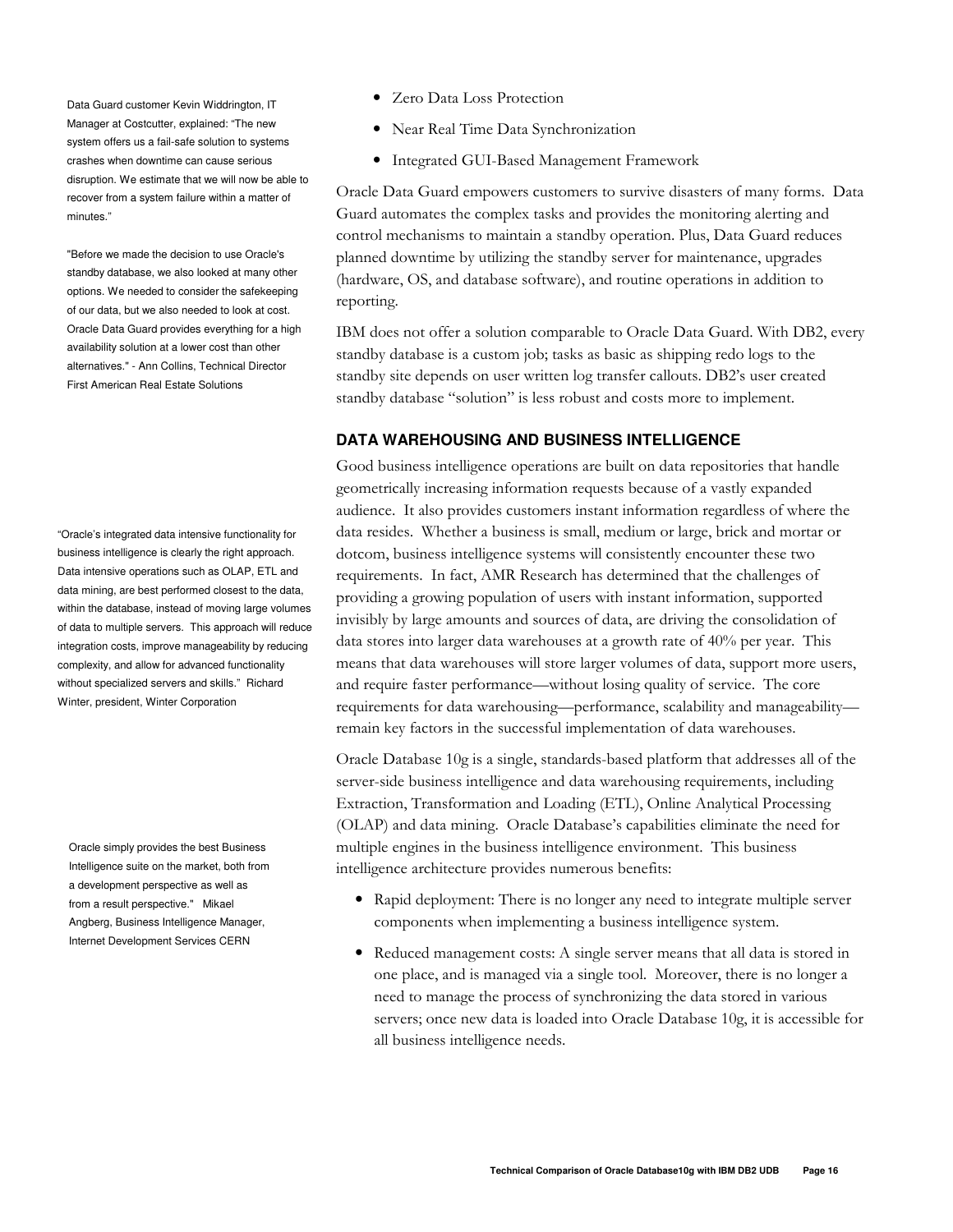"Oracle Database was first choice of T-Mobile Austria. It has successfully proved its scalability and hardware portability. Today we can rely on our vital Enterprise Data Warehouse covering all aspects of the value chain at T-Mobile Austria." Marcus Berger, CIO, T-Mobile Austria

IBM has delivered a type of clustering technology for some time, but it just doesn't compare to Oracle's solution.

http://www.eweek.com/article2/0,1759,15 49134,00.asp

- Better decision-making: With a single data store, all data in the business intelligence system is available to all business intelligence users more rapidly, since there is no need to percolate data from one server to another.
- Security: With all data in a single database, IT managers are assured of having consistent security for all business intelligence data regardless of how it is accessed.
- Availability: Oracle Database 10g provides robust availability capabilities, which far exceed the availability characteristics of any other business intelligence products.

# Scalability

Oracle has long supported a variety of hardware platforms and operating systems, giving customers choice and negotiating leverage. Oracle supports the most scalable 64-bit Symmetric Multiprocessing (SMP) systems and Non-Uniform Memory Access (NUMA) systems today and has supported systems of similar architecture since the early to mid 1990s. Massively Parallel Processing (MPP) systems, supported by Oracle and IBM, require more care and feeding due to multiple operating systems and database instances to manage. The IBM SP is the MPP platform targeted by IBM DB2 UDB ESE with Partitioning (formerly EEE). The IBM solution relies on hash partitioning to provide a theoretically even distribution of data across the MPP complex. This introduces MPP management and tuning considerations to minimize data skew during real business queries largely mitigated in Oracle Real Application Clusters' combination shared nothing / shared disk approach.

IBM's VLDB examples are also overwhelmingly on IBM platforms, even though IBM DB2 is offered on some other hardware platforms (HP, Sun, Linux, Windows), there is little proof of its performance and scalability on those platforms.

A few examples of Oracle multi-Terabyte (of data) customers include:

- Amazon.com with 13 TB of data on HP Superdome.
- Acxiom with 6 TB of data on HP AlphaServer cluster. п
- AtosEuronext with 1.5 TB of data on RedHat Linux cluster.
- Best Buy with 1.5 TB of data on Sun E-10000.
- Colgate Palmolive with 2.6 TB of data in SAP BW on IBM p690.
- Financial Institution with 5 TB of data on multi-node 206 CPU IBM SP.
- France Telecom with 21+ TB of data on HP V-2500.
- Telecom Italia Mobile with 9.6 TB of data on HP AlphaServer cluster.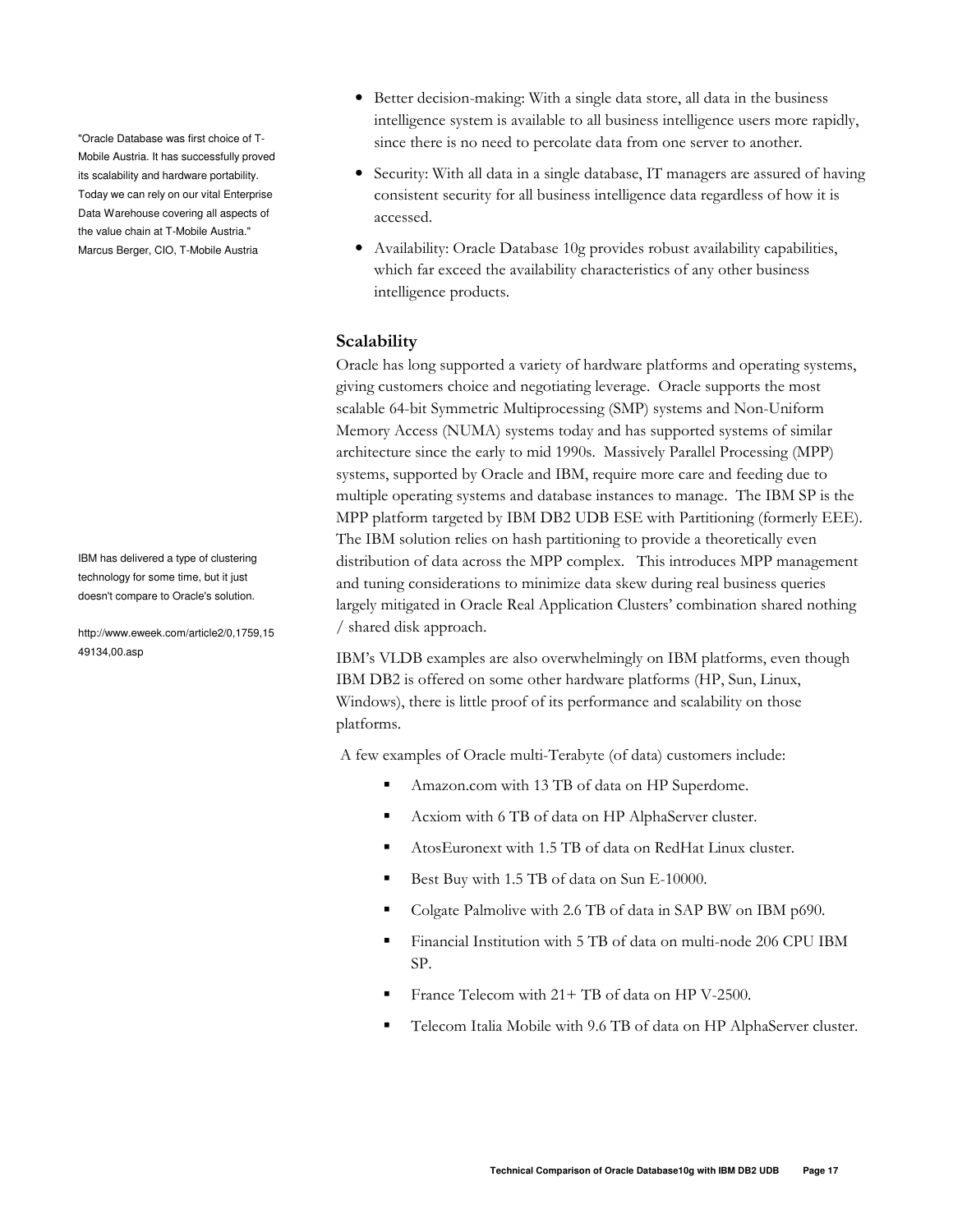## Parallelism

At the heart of Oracle's scalable, parallel decision support strategy lays a dynamic parallelism approach. This approach allows for a straightforward transparent path to parallelism without needing static table partitions. As a result, data management tasks are significantly reduced and hardware is utilized to its full potential. Where Oracle's Partitioning Option is desired for data maintenance, Oracle additionally supports parallelism across partitions including parallel DML. Oracle also supports parallelism within each partition for queries and inserts.

By comparison, IBM (DB2 UDB EEE) chose initially to use partitioning as a means to enable parallelism. IBM proposes a "UNION ALL" workaround. Interestingly, IBM chose not to take this approach for DB2 on  $OS/390$  (Z/OS) where the approach is shared disk for the Sysplex and where partitioning (range) is used for management.

The optimizer in Oracle8i added recognition of "materialized views", a hierarchy of summary tables in the RDBMS to which queries can be transparently redirected to a summary level resulting in much better query performance. Oracle implemented this capability for fact and dimension tables. IBM took a similar approach with DB2 UDB, but only supports fact tables (since Version 7).

The costs computed by Oracle's cost based optimizer for queries can now be leveraged in Oracle's Database Resource Manager. Cost limits can be assigned to groups of users (or "query consumers") preventing queries that are not well thought out from interfering with the queries from other users who also desire performance. IBM has taken a tools based approach external to the database to solve this problem.

It is worth noting that Oracle also fully embeds an OLAP Option and Data Mining Option in the database. This enables very sophisticated analysis where the data resides instead of within a business intelligence tool and can greatly improve performance. The OLAP Option is accessible via SQL or a Java API. The Data Mining Option is accessible via a Java API.

## Partitioning

Partitioning allows large database structures (tables, indexes, etc.) to be decomposed into smaller and more manageable pieces and, at the same time, improves query performance and resource utilization.

| Feature                | Oracle | DB2 |
|------------------------|--------|-----|
| Range partitioning     | Yes    |     |
| List partitioning      | Yes    |     |
| Hash partitioning      | Yes    | Yes |
| Composite partitioning | Yes    |     |

"Mark Dunlap, who manages the data warehouse program at Amazon.com, credits Oracle composite partitioning with contributing in a major way to performance. "

from Field experience with large scale Data Warehousing on Oracle by Richard Winter, Winter Corporation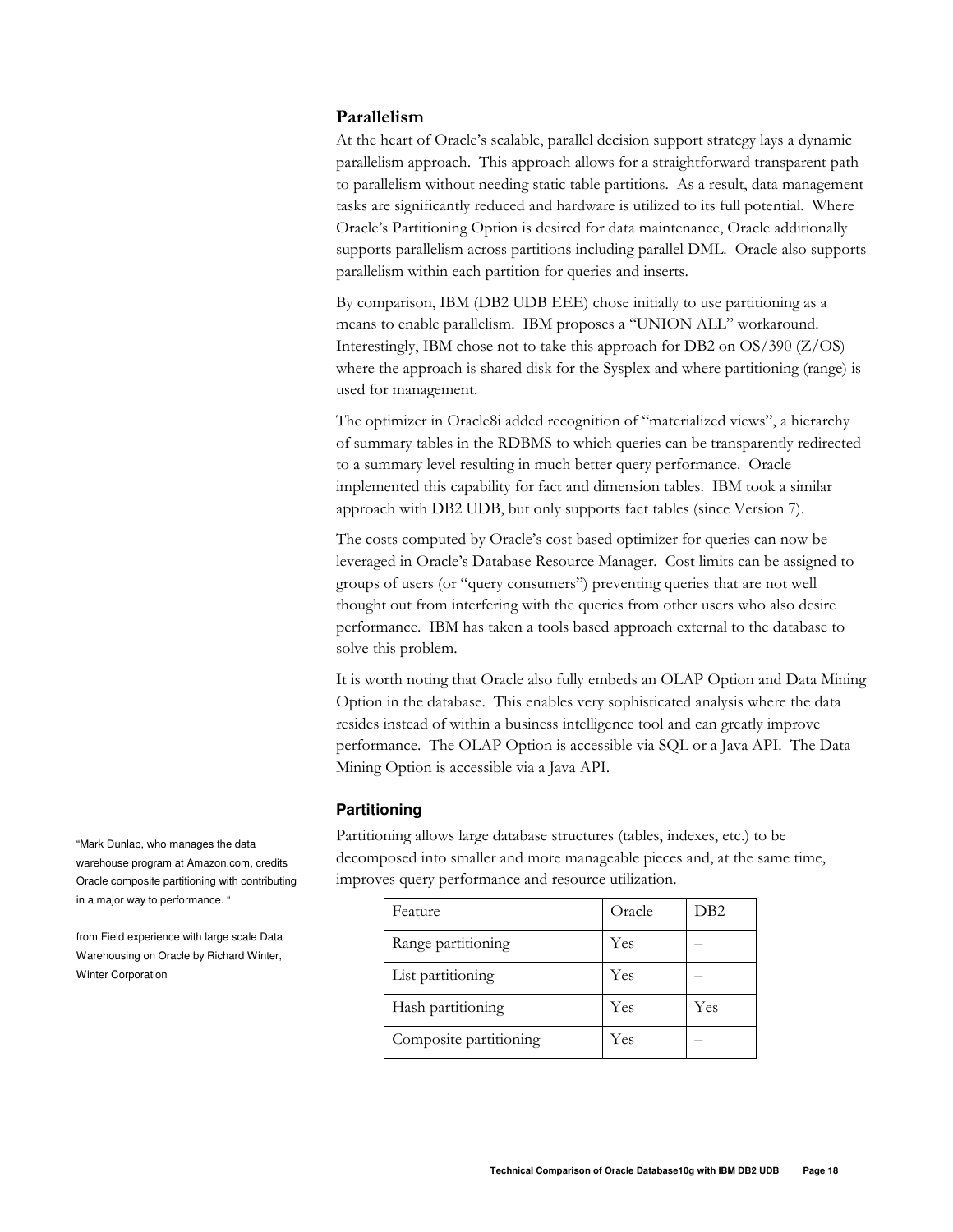| Local index                  | Yes | Yes |
|------------------------------|-----|-----|
| Global partitioned index     | Yes |     |
| Global non-partitioned index | Yes |     |

Table 2: Partitioning options.

DB2 only supports the hash partitioning method, which has considerable limitations and weaknesses when compared to Oracle's partitioning capabilities. By only supporting hash partitioning, DB2 does not allow for 'rolling window' support – a great drawback in manageability. A 'Rolling window' allows the data for a defined period, lets say a week or a month, to be kept online by continuously replacing the oldest data with the most recent one. DB2's hash partitioning scheme requires data in all partitions to be redistributed whenever new data is loaded, therefore increasing the load time and decreasing data availability as the table is locked during the data redistribution process. Similarly, when the old data is archived or deleted, all partitions need to be touched. This may interfere with regular insert operations and cause space fragmentation.

Another weakness of DB2 is that it requires equi-partitioning between tables and indexes. This means that global indexes, partitioned or non-partitioned, cannot be created. This is a major problem in OLTP environments where global indexes are commonly used to offer efficient access to any individual record. With DB2, application designers have no flexibility when defining their indexing strategy in partitioned configurations.

All these limitations in DB2 partitioning options make the task of managing large volume of data quite complicated. Oracle offers far more options in this area that not only enhance manageability but also improve performance.

# **Data Loading and Archiving**

Oracle Database 10g introduces Oracle Data Pump, a unified server-based framework for high speed, bulk data and metadata movement between Oracle database systems. Leveraging the direct path API, Oracle Data Pump provides the fastest mechanism to load and unload data from and into Oracle systems. Oracle Data Pump is an enterprise level server infrastructure that provides full parallel capabilities for load and unload, restartability, and monitoring capabilities. All interfaces to invoke Oracle Data Pump are externalized, so that you can write your own data movement utilities. With Data Pump Export and Import, any subset of database objects can be unloaded and reloaded on the target platform. If moving across platforms with different file system syntax, it is now possible to change the definition of some objects as they are created at import time, without losing any data

DB2 export allows for exporting data from only one table at a time. So, if a schema has, lets say, 20 tables, one needs to run 20 export jobs, one for each table. Besides being more time and labor intensive, this can also lead to inconsistencies in the

lan Crocker, Performance & Storage Consultant, British Telecom comments on Oracle Database 10g Beta "We have tested Oracle Data Pump, the new Oracle10g Export and Import Utilities. Data Pump Export performed twice as fast as Original Export, and Data Pump Import performed ten times faster than Original Import. The new manageability features should give us much greater flexibility in monitoring job status"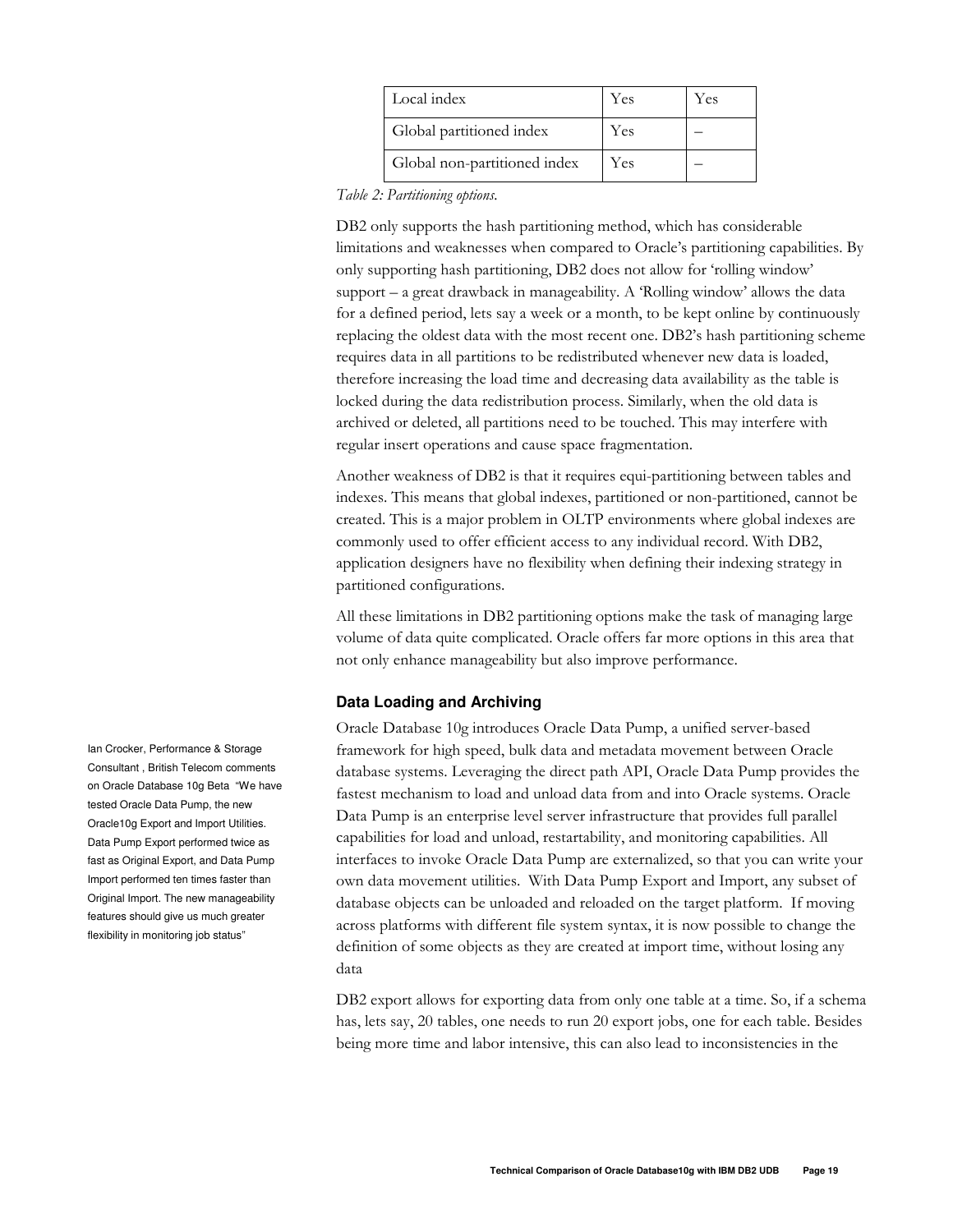exported data since tables with dependencies may have been exported at different times. So, if the schema contains two table ORDERS and ORDER\_ITEMS, the exported data for the ORDER\_ITEMS may contain entries for orders not present in the export file for ORDERS table since the ORDER ITEMS table may have been exported after ORDERS table. Such inconsistencies may render the exported data completely useless since it cannot be used to recreate a consistent snapshot of data. Oracle, on the other hand, not only allows administrators to export data at a schema, tablespace and database level but can also ensure that the exported data for various tables is consistent to the point in time when the export job was started, irrespective of the time when a given table was exported. Therefore, in the context of the above example, the administrator needs to execute only one job to export the complete schema and does not have to worry about any inconsistencies in the exported data.

Secondly, since the DB2 export file does not extract certain table and schema attributes, it can never be used to logically recreate a schema or a database. According to "DB2 Data Movement Guide and Reference"6, DB2 EXPORT does not support tables with typed columns and does not retain attributes such as referential integrity constraints, check constraints, physical space allocation settings, column default values, foreign key definitions and triggers. It also does not support any non-table database objects such as views, stored procedures, etc. Therefore, unlike Oracle Export/Import utility that is frequently used to perform a logical backup and restore of a schema or a database, the DB2 tools are designed only for moving data in and out of a table. But even this may not be possible at times since DB2 import cannot be used to re-create tables with LOB columns defined to be 1 GB or larger<sup>7</sup>

Oracle SQL Loader is another powerful tool to load data from external files into Oracle database tables. Unlike DB2 Load, SQL Loader allows for loading data into multiple tables during the same load session, makes it possible to manipulate data using SQL functions and, leaves table data accessible after the load process completes. This is not true for DB2 unless the administrator has backed up the tablespaces and enabled the integrity constraints<sup>8</sup>. But going beyond simple data loading, Oracle Database 10g provides a comprehensive set of server functionality to address the typical requirements of ETL (Extraction, Transformation, Loading) processes. Using Oracle's external table feature, data in external sources such as flat files, can be exposed within the database just like a regular database table. These "External Tables" can be accessed via SQL, so that external data can be queried directly and loaded into the database in parallel using the full power of SQL, PL/SQL, and Java. External tables significantly simplify the ETL process by

<sup>6</sup> Chapter 2, Page 32,33,67

<sup>&</sup>lt;sup>7</sup> DB2 Data Movement Guide and Reference, Chapter 1, Page 4 <sup>8</sup> Fast Path to DB2 for Experienced Relational DBAs CBT, Load Considerations, Slide 9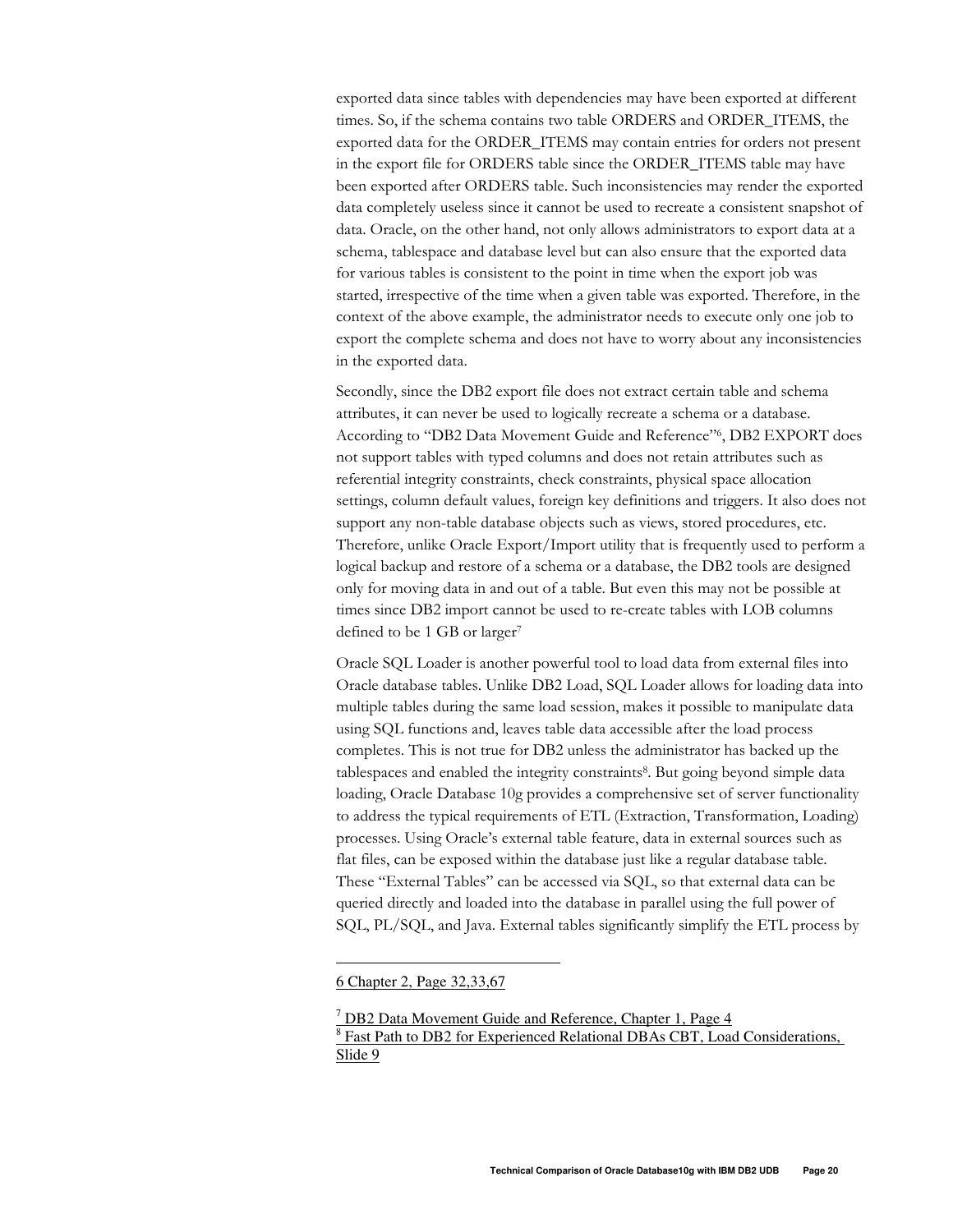combining data-transformations and loading into a single step; something that will require several manual steps with DB2. With DB2, the external data first needs to be loaded into a "staging' table before any SQL based transformation and processing can be applied. The net result, more work for the DBA and a longer ETL cycle!

# **Operational Impact**

In many organizations, one Oracle DBA typically manages several databases. For large-scale decision support, the following implementations provide an Oracle proof point regarding how few DBAs are often actually needed:

- Acxiom, 16 TB database, 2 DBAs
- $\blacksquare$ Acxiom, 6 TB database (RAC), 2 DBAs
- Amazon.com, 16 TB database, 2 DBAs
- France Telecom, 29+ TB database, 2 DBAs  $\blacksquare$
- $\blacksquare$ Telecom Italia Mobile, 12 TB database (OPS), 3 DBAs
- $\blacksquare$ WestPac, 2.3 TB database, 2 DBAs

Another consideration regarding impact on operations is the availability of skills for the technologies being considered. Since Oracle appears in far more data warehousing / decision support implementations (most analysts say about 30-50 percent), far more Oracle skilled consultants and designers exist. Oracle customers often leverage their own internal skills for such implementations. Those looking for consulting assistance can find it at Oracle, at Big Four consulting companies, and at many specialized second-tier consulting companies. As a result, Oracle project managers can leverage a wide choice of skilled resources at a variety of price levels. For example, a recent search of Oracle skills on "Monster.com" showed over 5000 entrants for individuals with Oracle skills but a much smaller number (<200) listing "DB2 UDB".

## **APPLICATION DEVELOPMENT**

Enterprises everywhere are developing Internet-based applications to take advantage of the ubiquity, affordability and the open standards of the Internet. However developing these applications is very challenging, placing numerous additional requirements on the development platform. Choosing the right development platform is critical to ensuring the success of these applications. Oracle Database 10g provides the most comprehensive functionality for developing versatile, scalable, and high performance database applications for Grid computing.

Surveys indicate that most major packaged application vendors support Oracle databases first. This is true across all categories, including ERP, CRM, Procurement and Supply Chain. Due to the larger Oracle installed base, there are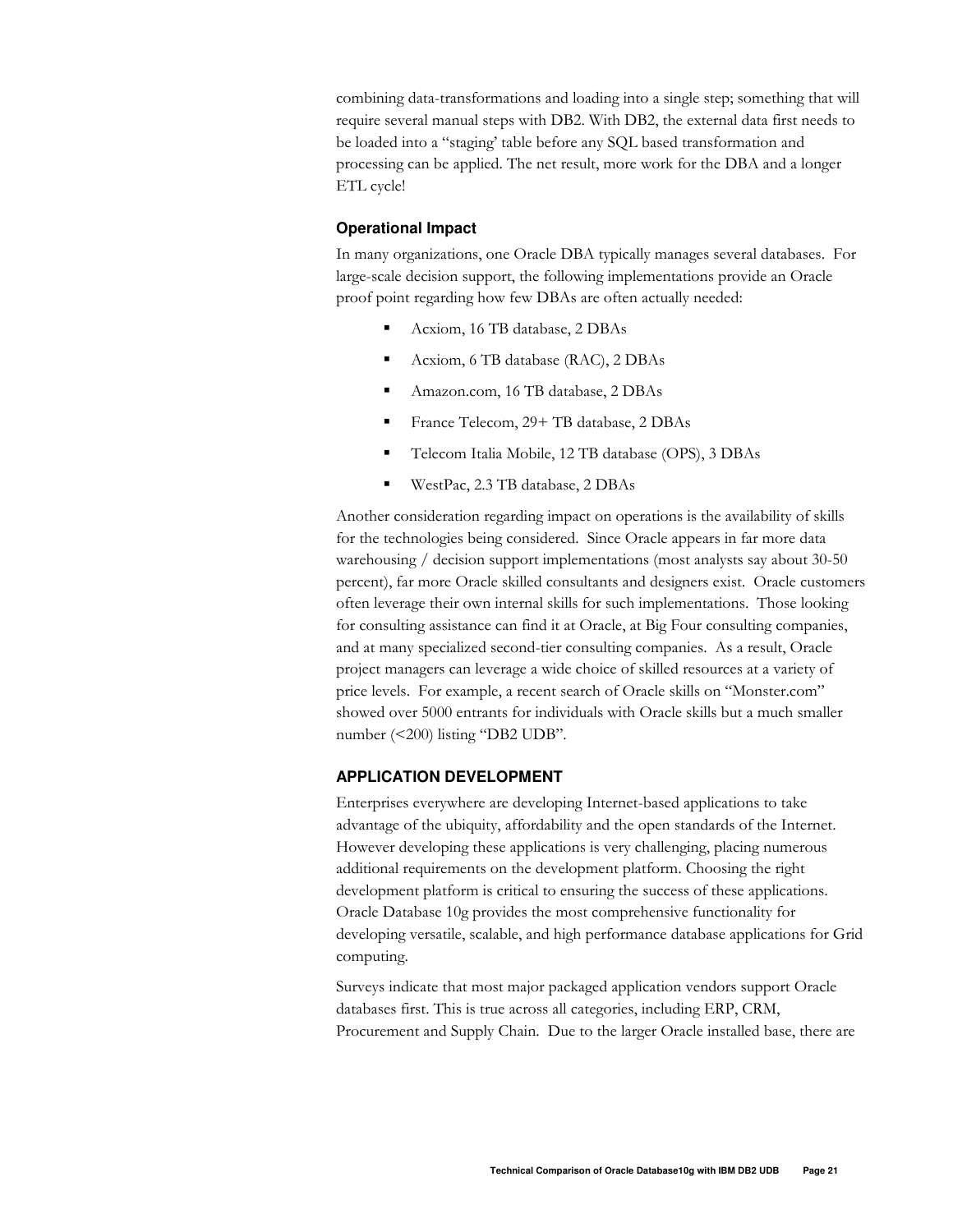significantly more implementers with experience deploying packaged applications on Oracle.

Most applications involve some form of text manipulation, and these applications can benefit from the introduction of native regular expression support in SQL and PL/SQL, which revolutionizes the ability to search for, and manipulate, text within the database. With DB2, Regular expression support is provided by the PCRE library package, which is open source software, external to the database.

ANSI SQL multiset operations allow data mining applications to process market basket information natively in the database. Oracle now supports SQL Multiset operations on Nested Tables. DB2 doesn't support collection types at all!

With Oracle Database 10g, there are 2 new sorting options a case insensitive sort and an accent insensitive sort. This enables applications to easily handle data such as name and address, which may be store with accents and mixed case. IBM DB2 does not support case insensitive operations.

Staying up to date with the latest Unicode standard, Oracle character sets ATL32UTF8 and AL16UTF16 (UTF-8 and UTF-16) now support Unicode 3.2 with 4-byte supplementary characters. IBM DB2 supports Unicode 3.0 but does not have supplementary character support.

Large Objects (LOBs) are used to store unstructured data such as video, audio, and documents. Oracle Database 10g can store and retrieve a maximum of 128 Terabyte LOBs. IBM DB2 can store a maximum of 2 GB LOBs

The SQL model clause in Oracle Database 10g allows query results to be treated as sets of multidimensional arrays upon which sophisticated interdependent formulas are built. These formulas can be used in complex number-crunching applications such as budgets and forecasts without the need to extract the data to a spreadsheet or perform complex joins and unions.

For Microsoft .Net Developers, Oracle provides a customized, high performance Oracle Data Provider for .Net (ODP.Net), which is compliant with the ADO.Net Standard. ODP. Net supports native Oracle datatypes such as REF cursors and LOBS. DB2 has only a developmental release of their data provider for DB2, which supplies only a generic interface similar to ODBC.Net.

Web services are pervading every layer of enterprise computing, from packaged ebusiness applications (e.g., ERP, CRM) to middle-tier (e.g., J2EE, .NET) and database infrastructure. The proliferation of structured and unstructured data and data logic in databases, the increasing momentum of XML as a data exchange format, the de facto acceptance of HTTP as a ubiquitous transport mechanism -in the context of heterogeneous environments - has aroused interest in database Web services. Database Web services work in two directions: database as service provider, i.e. calling from the outside in, which lets client applications access the database via Web services mechanisms; and database as service consumer, i.e. calling from the inside out, which lets a SQL query or an application module in a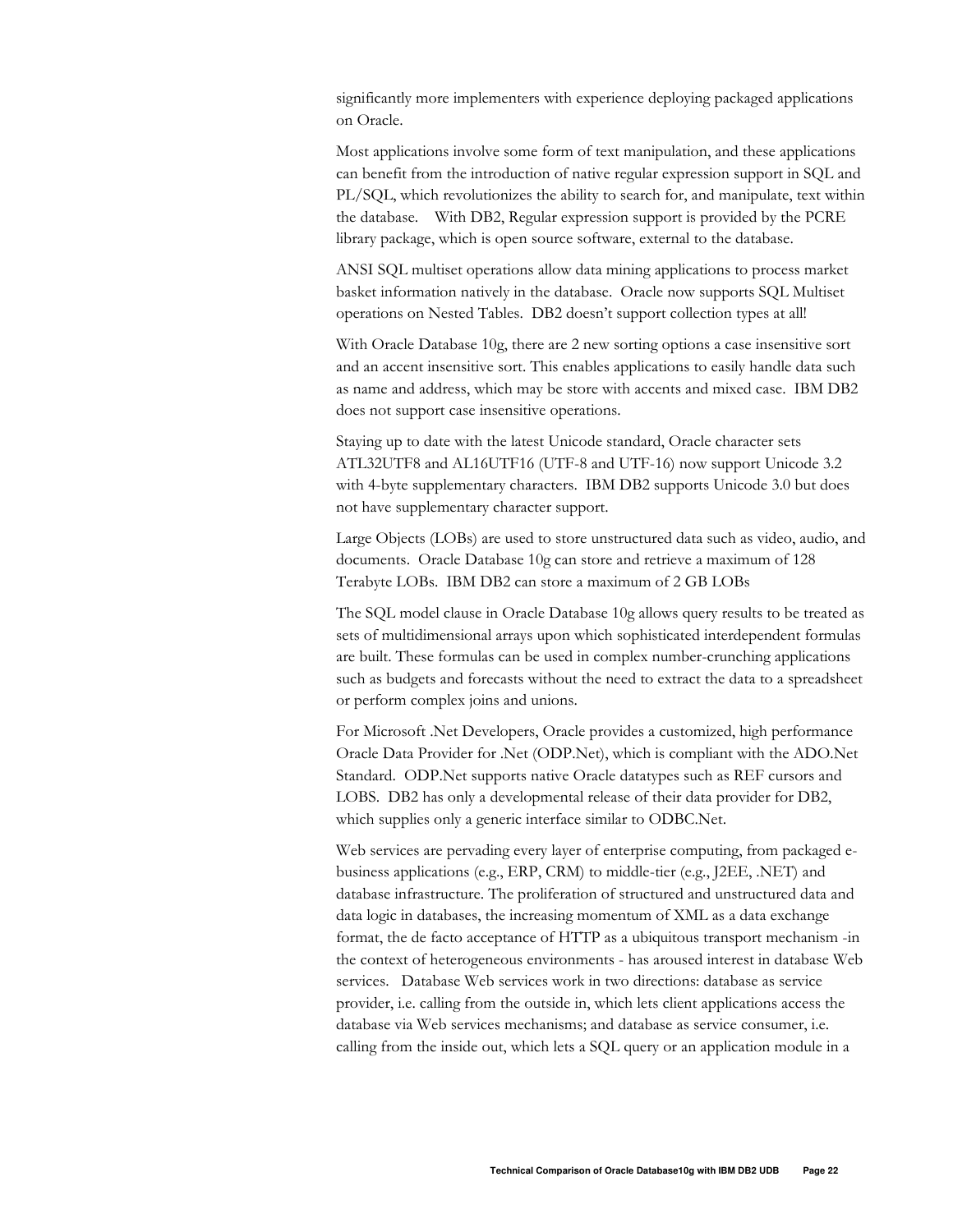database session consume an external Web Service. Oracle allows you to turn your database into a Web service provider, thus enabling you to share data and metadata across corporate intranets and access the database operations, e.g. triggers, through SOAP requests. Also with Oracle, you can turn your database into a Web services consumer to access dynamic data. This has been available since Oracle 8i and with Oracle Database 10g has been formalized by including the new capabilities in JPublisher to support the database as Web services provider (SQL query, SQL DML, Java-in-the-database) and JPublisher support for the database as Web services consumer. DB2 has delivered web services support in Version 8 for both provider and consumer however since DB2 does not have an integrated JavaVM, they rely on either hand-crafted static SOAP messages or a Non-SOAp aware procedural library.

# **Web Based Development Tool**

Oracle HTML DB is a browser based web development and deployment framework unique to Oracle Database 10g. It combines the ease of use and productivity of a personal database with the availability, scalability and security of an enterprise database. Oracle HTML DB is a declarative development tool and a framework for the development and deployment of database-centric web applications. Oracle HTML DB accelerates application development through built in features such as design themes, navigational controls, form handlers and flexible reports. Using only a web browser, you can quickly assemble a sophisticated database driven web application.

Many organizations are wasting valuable time by using spreadsheets and personal databases to manage information. Although easy to use, these products don't deploy well on the web nor do they scale up to handle multi-user updates to data gracefully. By consolidating lots of small workgroup databases, including spreadsheets, into a single Oracle database without sacrificing developer control, Oracle HTML DB provides the following benefits:

- Improved access by deploying data currently locked in spreadsheets and personal databases to the web, allowing concurrent updates by multiple users
- Time saved by avoiding the emailing around of spreadsheets as attachments and the merging and scrubbing of multiple copies of data
- Improved security and availability through consolidation of fragmented information into a reliable, secure, scalable Oracle database
- · Build applications you never could before even "quick and dirty" applications are immediately deployed on the web ready for an enterprise audience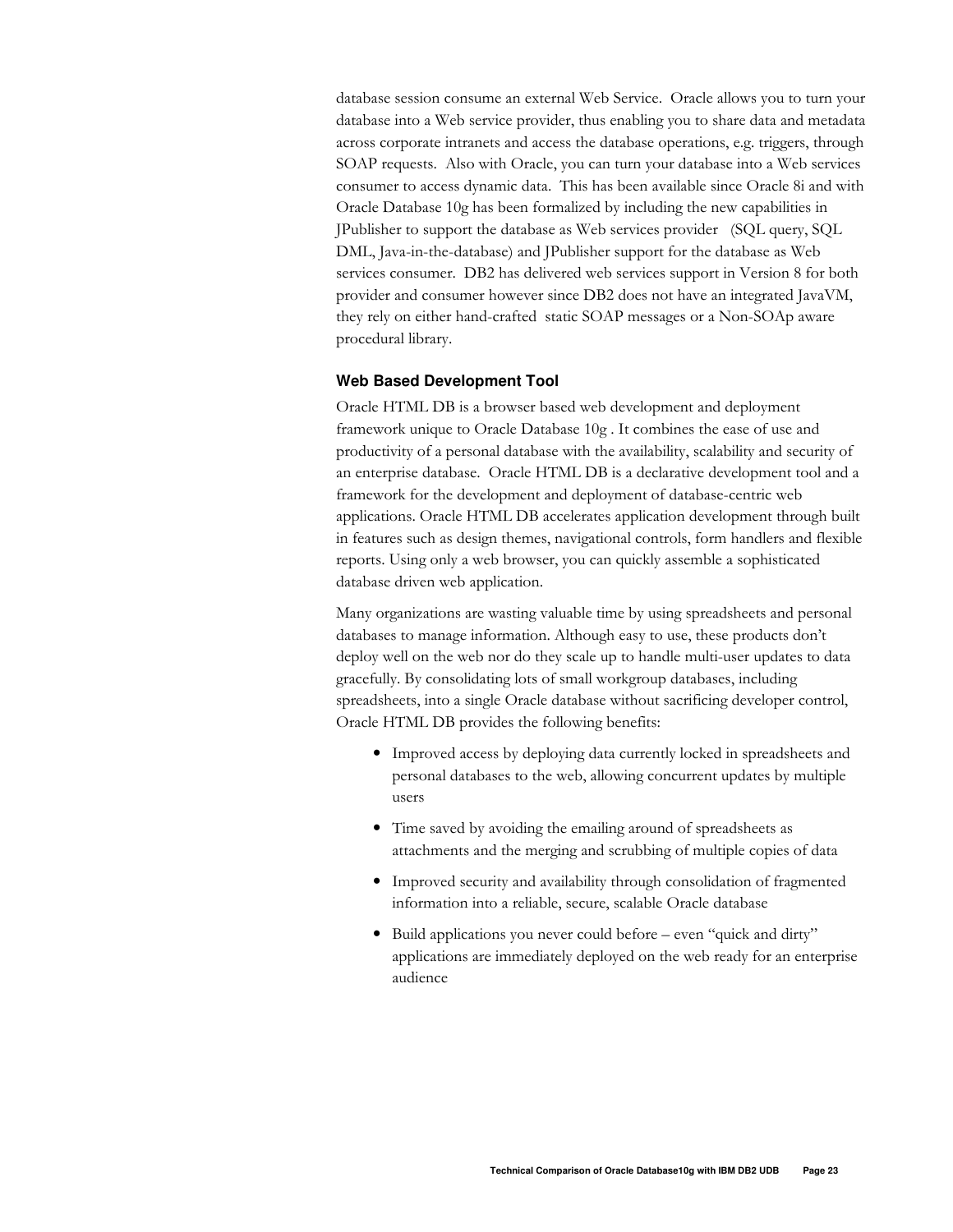# Globalization

Oracle Globalization Development Kit (GDK) consists of a set of Java APIs that provide Oracle application developers with the framework to develop globalized Internet applications using the best globalization practices and features designed by Oracle.

DB2 does not ship with any Java globalization APIs, however IBM do have a Globalization library for Java called ICU(International Components for Unicode), this is open source and it provides a subset of the functionality delivered with GDK. Similar to GDK, ICU provides low level APIs for linguistic sorting, number formatting, supplementary characters support etc. Unlike GDK, it does not offer high level APIs for building global internet applications, such as User locale detection, pre-translated locale names, global application configuration file, language and character set detection, automatic redirection and fall back of localized contents etc.

# **MANAGING ALL YOUR DATA**

# **Unstructured Data**

Structured data represents only part of the critical data in an organization. Spreadsheets, word processing documents, video clips, newspaper articles, press releases and geographic descriptions are only a few of the unstructured objects that may need to be integrated and managed in a central repository. Oracle Database 10g builds on it's existing superiority in managing all your data – relational, email, documents, multimedia, XML and spatial - in an integrated fashion. These offerings include:

- interMedia
	- $\blacksquare$ Image extends ability to store and retrieve images
	- Audio extends ability to store and retrieve audio clips  $\blacksquare$
	- Video extends ability to store and retrieve video clips ٠
	- Locator extends ability to retrieve data linked to coordinates
- Text
	- $\blacksquare$ Text extends ability to retrieve documents and the gist of documents
- Native XML storage
- Spatial Data Option
	- Provides means to link data to coordinates
	- Typically leveraged by partner vendors of Geographic Information Systems (GIS)

IBM's approach has been to offer "extenders" to handle many of these data types. IBM stores all media and its meta data in separate tables from the associated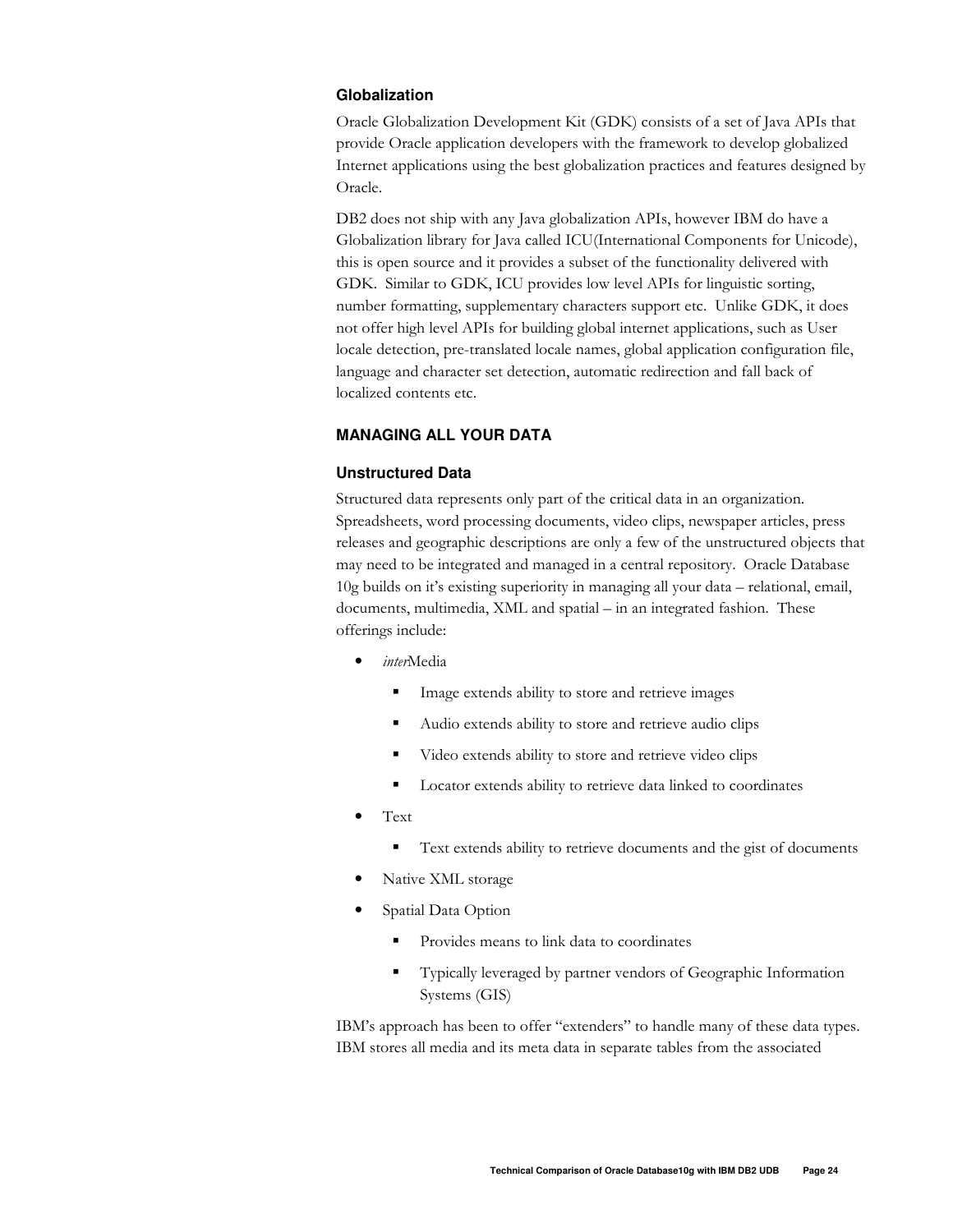relational data thus requiring greater processing and I/O overhead for media access and retrieval and greater administrative overhead. Oracle Database 10g is automatically media enabled out of the box where as IBM DB2 requires the DBA to manually initiate separate processes to enable a DB2 tablespace to accept media data. Greater processing overhead is due to IBM using a trigger on each and every media object creation to update the separate administration tables that contain media objects and metadata. If using Java Object Methods with media datatypes, IBM does not provide Java class libraries for media access and they do not provide a JSP Tag library for JSP application developers. Customers must code their own. More code to develop and maintain which makes applications cost more to develop and maintain.

# **XML**

Oracle XML DB is a high-performance XML storage and retrieval technology available starting with the Oracle9i Release 2 Database. It fully absorbs the W3C XML data model into the Oracle server, and provides new standard access methods for navigating and querying XML. With XML DB, you get all the advantages of relational database technology and XML technology at the same time. XML DB also adds an XML Repository to the database. Oracle Database 10g Intermedia is now integrated with XML DB making it possible for XML documents that contain media such as images to have metadata for those images parsed. This makes it possible to index and easily locate both the image and parent XML document.

IBM's database XML technology is supplied as the DB2 v8.1 XML extender, a loosely coupled plug-in that does not afford the benefits of Oracle's native XML support. IBM introduced XML-wrappered data integration technology with their Information Integrator 8.1. Unlike Oracle, DB2 has to be 'extended' to support XML by separate pieces of software called the XML Extender and the Text Extender. These three pieces are developed separately by different organizations worldwide and are poorly integrated, and often inconsistent with each other. Users of such systems not only have to contend with the manageability-headaches arising from poor integration, but also the loose coupling, which proves to be less functional and less performant.

Oracle's XML DB technology is superior to IBM's in terms of

- Native support for the XML data model and other XML standards
- Integrated SQL, XML, Java and Text processing that eliminates extra moving parts and provides high scalability
- Superior functionality and richness of programmatic access
- A comprehensive XML vision, including an XML Repository to support content-oriented XML.

"The Oracle Text XML search facilities, combined with our topic hierarchy, also defined in XML, enable us to quickly locate relevant and reusable questions when creating new surveys. Storing participant answers in XML format enables us to easily transform the survey results and import them into other research systems for further analysis, in particular our Clinical Genome Miner system," says Gudbjartsson. http://otn.oracle.com/oramag/oracle/04 mar/o24xml\_feature.html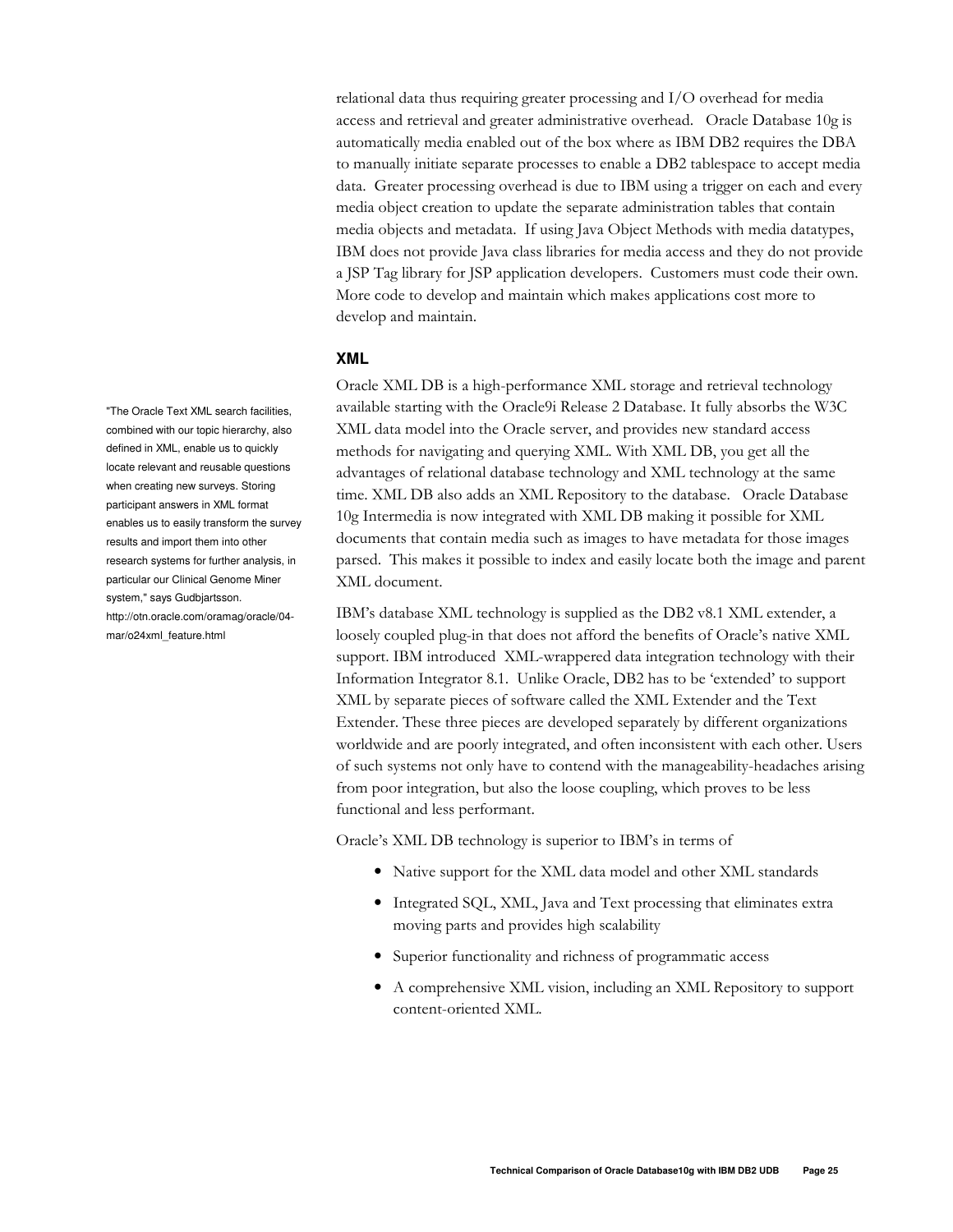A report from The Butler Group comparing the major XML data management technologies concluded: "IBM DB2 comes out disappointingly ... overall, it does not support quite so many features as Oracle's  $9i$ ... Before commencing this Report, given the expertise of the people involved, an expectation was formed as to how the scoring would come out ... The one possibility that was dreaded was that there would be a tie for first place between Oracle and IBM. Not only was this not the case, but the margin of difference was so great, which came as a considerable surprise ..."<sup>9</sup>

# **CONCLUSION**

Oracle Database 10g is the first database designed for Enterprise Grid computing. Oracle Database 10g continues to provide industry leading performance, scalability, resource utilization, manageability, availability, and consistency with emerging trends in technology. Oracle makes GRID the solution for your enterprise.

The Oracle Database, backed by 25 years of technical innovation and experience, remains the number one database choice in the market. With the Oracle Database, not only can immediate cost savings be realized, but the investment is also guaranteed for the future.

"With Oracle, we have an overall cost structure that is far more advantageous than what we had before. We are able to manage the corporate system with minimal staff, and all of our e-business capabilities are now faster, less expensive, and every bit as reliable for less money." --Roger K. Mowen, Senior Vice President of Global Customer Services Group and CIO, Eastman **Chemical Company** 

<sup>&</sup>lt;sup>9</sup> "Database Management Systems -- Managing Relational and XML Data Structures" ISBN 0-9542845-2-6 Published by Butler Direct Ltd., The Butler Group Sep 2002. http://www.butlergroup.com/